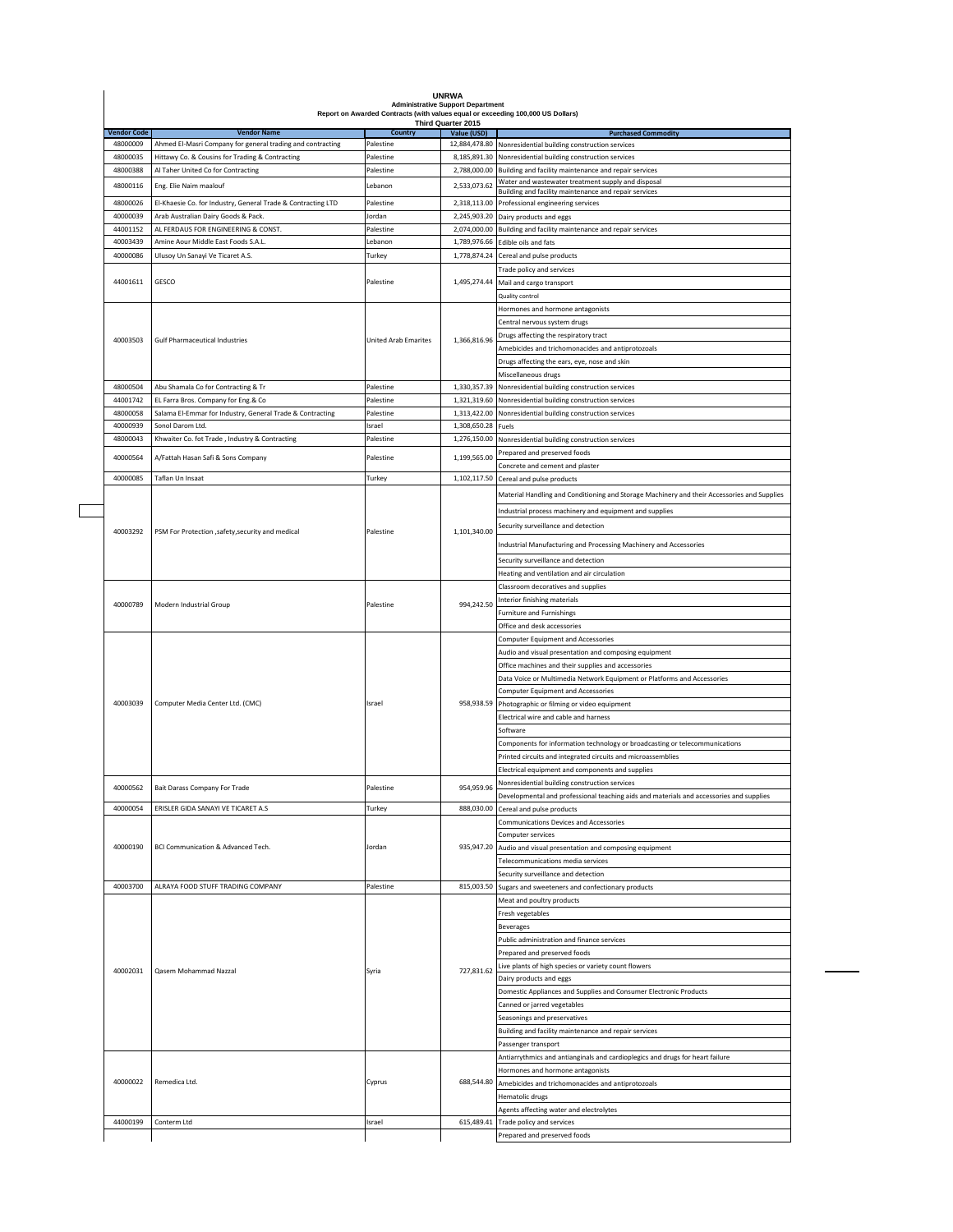| 40001713<br>Bashar Mohammd Kreshan<br>Syria<br>Cereal and pulse products<br>Canned or jarred vegetables<br>40000053<br>El-Eman Mills Company<br>Palestine<br>549,450.00<br>Cereal and pulse products<br>40000872<br>Paper Industries Co. LTD<br>523,735.00<br>Palestine<br>Paper products<br>40003664<br>480,950.69<br><b>Chappal Traders</b><br>Pakistan<br>Cereal and pulse products<br>Meat and poultry products<br>Fresh vegetables<br><b>Beverages</b><br>Prepared and preserved foods<br>Dairy products and eggs<br>Live plants of high species or variety count flowers<br>40002072<br>Wael Rustom for Trading<br>Syria<br>459,322.75<br>Seasonings and preservatives<br>Restaurants and catering<br>Fresh fruits<br>Sugars and sweeteners and confectionary products<br>Cereal and pulse products<br><b>Additives</b><br>Seeds and bulbs and seedlings and cuttings<br>Building and facility maintenance and repair services<br>Prefabricated buildings and structures<br>44000998<br>Zuhdi & Wajeeh Kan'an Contracting Co.<br>lordan<br>455,125.49<br>Nonresidential building construction services<br>Miscellaneous<br>Motor vehicles<br>Transportation components and systems<br>Power sources<br>Batteries and generators and kinetic power transmission<br>Hand tools<br>40000416<br>Fiat Group Automobile SPA<br>Italy<br>443,225.16 Industrial filtering and purification<br>Fluid and gas distribution<br>Electrical wire and cable and harness<br>Gaskets<br>Structural components and basic shapes<br>Lamps and light bulb<br>44001336<br><b>Patient's Friend Society</b><br>Palestine<br>432,450.00<br><b>Healthcare Services</b><br>Building and facility maintenance and repair services<br>48000453<br>Al Azzeh for General Contracting<br>430,960.00<br>Palestine<br>Nonresidential building construction services<br>44002180<br>MAYA trading Establishment<br>396,000.00<br>Syria<br>Security and personal safety<br>40001950<br>General Est. for Printed & Txt (GOV)<br>394,541.13 Printed media<br>Syria<br>Nonresidential building construction services<br>48000151<br>383,874.68<br>Bassam Madallah Hajeer<br>Syria<br>Building and facility maintenance and repair services<br><b>Transport services</b><br>44000683<br>381,068.38<br><b>DHL Global Forwarding</b><br>Syria<br>Trade policy and services<br>Storage<br>44001814<br>Lebanese International University<br>Lebanon<br>369,000.00 Education and Training Services<br>Office machines and their supplies and accessories<br>40003295<br>QARAMAN COMPANY<br>alestine<br>357,359.58<br>Office machines and their supplies and accessories<br><b>Computer Equipment and Accessories</b><br>Software<br><b>Computer Equipment and Accessories</b><br>Data Voice or Multimedia Network Equipment or Platforms and Accessories<br>40003490<br>Specialized Technical Services (STS)<br>Jordan<br>341,686.47<br>Audio and visual presentation and composing equipment<br>Information Technology Service Delivery<br>Printed circuits and integrated circuits and microassemblies<br>Data Voice or Multimedia Network Equipment or Platforms and Accessories<br><b>Healthcare Services</b><br>44001358<br>Palestine<br>336,627.00<br><b>Red Crescent Society</b><br>Food Beverage and Products<br>48000375<br>330,000.00 Building and facility maintenance and repair services<br>Al - Eswed Company for Building & Dev<br>Palestine<br>Sugars and sweeteners and confectionary products<br>40000080<br>Sharkatly Trading PVT. Co.Ltd<br>313,340.00<br>lordan<br>Dairy products and eggs<br>40003513<br>Novo-Nordisk A/S<br>311,388.64<br>Denmark<br>Hormones and hormone antagonists<br>44000281<br>Ramez Imad Tafesh<br>Palestine<br>311,341.15 Prepared and preserved foods<br>44000276<br>Quick Fix for Transport & General T. Co.<br>309,486.64 Mail and cargo transport<br>Palestine<br>40001883<br>Khaled Hasan Mahmoud<br>Syria<br>280,500.00 Domestic Appliances and Supplies and Consumer Electronic Products<br>44002279<br>The Society of Women Graduates<br>272,510.00 Management and Business Professionals and Administrative Services<br>Palestine<br>44002041<br>NSH (Nablus Surgical Hospital)<br>268,328.55 Healthcare Services<br>Palestine<br>40001222<br>Gabriel Abou Adal (Volvo)<br>Lebanon<br>234,900.00 Motor vehicles<br><b>Furniture and Furnishings</b><br>40000624<br>El-Essi Co. for Gen. Trad. & Cons.<br>Palestine<br>231.997.00<br>Specialized trade construction and maintenance services<br>Material handling machinery and equipment<br>44002042<br>Al-Razi Hospital<br>224,000.00<br>alestine<br><b>Healthcare Services</b><br>Building and facility maintenance and repair services<br>48000236<br>215,589.33<br>Moh'd Salim & Moh'd Adawi Co.<br>lordan<br>Miscellaneous<br>44001943<br>St. John Eye Hospital Jerusalem<br>215,522.50 Healthcare Services<br>Palestine<br>44000934<br>Mahmoud Naem Kana'an & Partner Co.<br>208,000.67 Building and facility maintenance and repair services<br>Jordan<br>44000274<br>PIEDCO<br>207,805.02 Real estate services<br>Palestine<br>40001384<br>Mediterranean Oil Shipping&Tran. Co<br>205,338.70 Fuels<br>ebanon<br>44002039<br>Zakat Hospital<br>Palestine<br>203,000.00 Healthcare Services<br>Printed media<br>Office supplies<br>40001202<br>E Z Order s.a.l.<br>Lebanon<br>193,146.58 Office and desk accessories<br>Packaging materials<br>Measuring and observing and testing instruments<br>44002353<br>Al-Makassed Charitable Hospital<br>190,000.00 Healthcare Services<br>Palestine<br>48000113<br>Diab Said Said<br>Lebanon<br>189,401.68 Permanent buildings and structures<br>44002265<br>Bethlehem Arab Society for Rehabilitation & Surgery<br>Palestine<br>189,000.00 Healthcare Services<br>48000005<br>El Burj El-Faddi Company for general trading and contracting<br>Palestine<br>188,116.10 Specialized trade construction and maintenance services<br>MUSTAFA JAMIL MAHMOUD<br>44001676<br>178,521.52 Building and facility maintenance and repair services<br>Jordan<br>Childrens Relief Bethlehem -Caritas Baby Hospital<br>44002354<br>Palestine<br>177,632.00 Healthcare Services<br>44001489<br>Palestinian Center for Democracy & Conf.<br>177,300.00 Human resources services<br>Palestine<br>44000063<br>Microsoft<br>Jordan<br>174,250.00 Information Technology Service Delivery<br>Al-Mada Co. for Construction Contra<br>44000919<br>Jordan<br>166,915.78 Building and facility maintenance and repair services<br>Edible oils and fats<br>40002791<br>Shayboob Company<br>lordan<br>165,519.20 Dried vegetables<br>sugars and sweeteners and confectionary products<br>44000023<br>Baltic Control Ltd.<br>156,655.07 Quality control<br>Denmark<br>Meat and poultry products<br>Fresh vegetables<br><b>Beverages</b><br>40001821<br>Abd Al Hamid Mohammad Al Kek<br>155,312.23 Live plants of high species or variety count flowers<br>Syria<br>Prepared and preserved foods<br>Dairy products and eggs<br>Seasonings and preservatives<br><b>Furniture and Furnishings</b><br>Interior finishing materials<br>40003225<br>154,565.87<br>Ma'ayeh Manufacturing Co.<br>Palestine<br>Accommodation furniture<br>Material handling machinery and equipment |  |  |  |            | <b>Beverages</b> |
|-------------------------------------------------------------------------------------------------------------------------------------------------------------------------------------------------------------------------------------------------------------------------------------------------------------------------------------------------------------------------------------------------------------------------------------------------------------------------------------------------------------------------------------------------------------------------------------------------------------------------------------------------------------------------------------------------------------------------------------------------------------------------------------------------------------------------------------------------------------------------------------------------------------------------------------------------------------------------------------------------------------------------------------------------------------------------------------------------------------------------------------------------------------------------------------------------------------------------------------------------------------------------------------------------------------------------------------------------------------------------------------------------------------------------------------------------------------------------------------------------------------------------------------------------------------------------------------------------------------------------------------------------------------------------------------------------------------------------------------------------------------------------------------------------------------------------------------------------------------------------------------------------------------------------------------------------------------------------------------------------------------------------------------------------------------------------------------------------------------------------------------------------------------------------------------------------------------------------------------------------------------------------------------------------------------------------------------------------------------------------------------------------------------------------------------------------------------------------------------------------------------------------------------------------------------------------------------------------------------------------------------------------------------------------------------------------------------------------------------------------------------------------------------------------------------------------------------------------------------------------------------------------------------------------------------------------------------------------------------------------------------------------------------------------------------------------------------------------------------------------------------------------------------------------------------------------------------------------------------------------------------------------------------------------------------------------------------------------------------------------------------------------------------------------------------------------------------------------------------------------------------------------------------------------------------------------------------------------------------------------------------------------------------------------------------------------------------------------------------------------------------------------------------------------------------------------------------------------------------------------------------------------------------------------------------------------------------------------------------------------------------------------------------------------------------------------------------------------------------------------------------------------------------------------------------------------------------------------------------------------------------------------------------------------------------------------------------------------------------------------------------------------------------------------------------------------------------------------------------------------------------------------------------------------------------------------------------------------------------------------------------------------------------------------------------------------------------------------------------------------------------------------------------------------------------------------------------------------------------------------------------------------------------------------------------------------------------------------------------------------------------------------------------------------------------------------------------------------------------------------------------------------------------------------------------------------------------------------------------------------------------------------------------------------------------------------------------------------------------------------------------------------------------------------------------------------------------------------------------------------------------------------------------------------------------------------------------------------------------------------------------------------------------------------------------------------------------------------------------------------------------------------------------------------------------------------------------------------------------------------------------------------------------------------------------------------------------------------------------------------------------------------------------------------------------------------------------------------------------------------------------------------------------------------------------------------------------------------------------------------------------------------------------------------------------------------------------------------------------------------------------------------------------------------------------------------------------------------------------------------------------------------------------------------------------------------------------------------------------------------------------------------------------------------------------------------------------------------------------------------------------------------------------------------------------------------------------------------------------------------------------------------------------------------------------------------------------------------------------------------------------------------------------------------------------------------------------------------------------------------------------------------------------------------------------------------------------------------------------------------------------------|--|--|--|------------|------------------|
|                                                                                                                                                                                                                                                                                                                                                                                                                                                                                                                                                                                                                                                                                                                                                                                                                                                                                                                                                                                                                                                                                                                                                                                                                                                                                                                                                                                                                                                                                                                                                                                                                                                                                                                                                                                                                                                                                                                                                                                                                                                                                                                                                                                                                                                                                                                                                                                                                                                                                                                                                                                                                                                                                                                                                                                                                                                                                                                                                                                                                                                                                                                                                                                                                                                                                                                                                                                                                                                                                                                                                                                                                                                                                                                                                                                                                                                                                                                                                                                                                                                                                                                                                                                                                                                                                                                                                                                                                                                                                                                                                                                                                                                                                                                                                                                                                                                                                                                                                                                                                                                                                                                                                                                                                                                                                                                                                                                                                                                                                                                                                                                                                                                                                                                                                                                                                                                                                                                                                                                                                                                                                                                                                                                                                                                                                                                                                                                                                                                                                                                                                                                                                                                                                                                                                                                                                                                                                                                                                                                                                                                                                                                                                                                                                                                                   |  |  |  | 567,095.68 |                  |
|                                                                                                                                                                                                                                                                                                                                                                                                                                                                                                                                                                                                                                                                                                                                                                                                                                                                                                                                                                                                                                                                                                                                                                                                                                                                                                                                                                                                                                                                                                                                                                                                                                                                                                                                                                                                                                                                                                                                                                                                                                                                                                                                                                                                                                                                                                                                                                                                                                                                                                                                                                                                                                                                                                                                                                                                                                                                                                                                                                                                                                                                                                                                                                                                                                                                                                                                                                                                                                                                                                                                                                                                                                                                                                                                                                                                                                                                                                                                                                                                                                                                                                                                                                                                                                                                                                                                                                                                                                                                                                                                                                                                                                                                                                                                                                                                                                                                                                                                                                                                                                                                                                                                                                                                                                                                                                                                                                                                                                                                                                                                                                                                                                                                                                                                                                                                                                                                                                                                                                                                                                                                                                                                                                                                                                                                                                                                                                                                                                                                                                                                                                                                                                                                                                                                                                                                                                                                                                                                                                                                                                                                                                                                                                                                                                                                   |  |  |  |            |                  |
|                                                                                                                                                                                                                                                                                                                                                                                                                                                                                                                                                                                                                                                                                                                                                                                                                                                                                                                                                                                                                                                                                                                                                                                                                                                                                                                                                                                                                                                                                                                                                                                                                                                                                                                                                                                                                                                                                                                                                                                                                                                                                                                                                                                                                                                                                                                                                                                                                                                                                                                                                                                                                                                                                                                                                                                                                                                                                                                                                                                                                                                                                                                                                                                                                                                                                                                                                                                                                                                                                                                                                                                                                                                                                                                                                                                                                                                                                                                                                                                                                                                                                                                                                                                                                                                                                                                                                                                                                                                                                                                                                                                                                                                                                                                                                                                                                                                                                                                                                                                                                                                                                                                                                                                                                                                                                                                                                                                                                                                                                                                                                                                                                                                                                                                                                                                                                                                                                                                                                                                                                                                                                                                                                                                                                                                                                                                                                                                                                                                                                                                                                                                                                                                                                                                                                                                                                                                                                                                                                                                                                                                                                                                                                                                                                                                                   |  |  |  |            |                  |
|                                                                                                                                                                                                                                                                                                                                                                                                                                                                                                                                                                                                                                                                                                                                                                                                                                                                                                                                                                                                                                                                                                                                                                                                                                                                                                                                                                                                                                                                                                                                                                                                                                                                                                                                                                                                                                                                                                                                                                                                                                                                                                                                                                                                                                                                                                                                                                                                                                                                                                                                                                                                                                                                                                                                                                                                                                                                                                                                                                                                                                                                                                                                                                                                                                                                                                                                                                                                                                                                                                                                                                                                                                                                                                                                                                                                                                                                                                                                                                                                                                                                                                                                                                                                                                                                                                                                                                                                                                                                                                                                                                                                                                                                                                                                                                                                                                                                                                                                                                                                                                                                                                                                                                                                                                                                                                                                                                                                                                                                                                                                                                                                                                                                                                                                                                                                                                                                                                                                                                                                                                                                                                                                                                                                                                                                                                                                                                                                                                                                                                                                                                                                                                                                                                                                                                                                                                                                                                                                                                                                                                                                                                                                                                                                                                                                   |  |  |  |            |                  |
|                                                                                                                                                                                                                                                                                                                                                                                                                                                                                                                                                                                                                                                                                                                                                                                                                                                                                                                                                                                                                                                                                                                                                                                                                                                                                                                                                                                                                                                                                                                                                                                                                                                                                                                                                                                                                                                                                                                                                                                                                                                                                                                                                                                                                                                                                                                                                                                                                                                                                                                                                                                                                                                                                                                                                                                                                                                                                                                                                                                                                                                                                                                                                                                                                                                                                                                                                                                                                                                                                                                                                                                                                                                                                                                                                                                                                                                                                                                                                                                                                                                                                                                                                                                                                                                                                                                                                                                                                                                                                                                                                                                                                                                                                                                                                                                                                                                                                                                                                                                                                                                                                                                                                                                                                                                                                                                                                                                                                                                                                                                                                                                                                                                                                                                                                                                                                                                                                                                                                                                                                                                                                                                                                                                                                                                                                                                                                                                                                                                                                                                                                                                                                                                                                                                                                                                                                                                                                                                                                                                                                                                                                                                                                                                                                                                                   |  |  |  |            |                  |
|                                                                                                                                                                                                                                                                                                                                                                                                                                                                                                                                                                                                                                                                                                                                                                                                                                                                                                                                                                                                                                                                                                                                                                                                                                                                                                                                                                                                                                                                                                                                                                                                                                                                                                                                                                                                                                                                                                                                                                                                                                                                                                                                                                                                                                                                                                                                                                                                                                                                                                                                                                                                                                                                                                                                                                                                                                                                                                                                                                                                                                                                                                                                                                                                                                                                                                                                                                                                                                                                                                                                                                                                                                                                                                                                                                                                                                                                                                                                                                                                                                                                                                                                                                                                                                                                                                                                                                                                                                                                                                                                                                                                                                                                                                                                                                                                                                                                                                                                                                                                                                                                                                                                                                                                                                                                                                                                                                                                                                                                                                                                                                                                                                                                                                                                                                                                                                                                                                                                                                                                                                                                                                                                                                                                                                                                                                                                                                                                                                                                                                                                                                                                                                                                                                                                                                                                                                                                                                                                                                                                                                                                                                                                                                                                                                                                   |  |  |  |            |                  |
|                                                                                                                                                                                                                                                                                                                                                                                                                                                                                                                                                                                                                                                                                                                                                                                                                                                                                                                                                                                                                                                                                                                                                                                                                                                                                                                                                                                                                                                                                                                                                                                                                                                                                                                                                                                                                                                                                                                                                                                                                                                                                                                                                                                                                                                                                                                                                                                                                                                                                                                                                                                                                                                                                                                                                                                                                                                                                                                                                                                                                                                                                                                                                                                                                                                                                                                                                                                                                                                                                                                                                                                                                                                                                                                                                                                                                                                                                                                                                                                                                                                                                                                                                                                                                                                                                                                                                                                                                                                                                                                                                                                                                                                                                                                                                                                                                                                                                                                                                                                                                                                                                                                                                                                                                                                                                                                                                                                                                                                                                                                                                                                                                                                                                                                                                                                                                                                                                                                                                                                                                                                                                                                                                                                                                                                                                                                                                                                                                                                                                                                                                                                                                                                                                                                                                                                                                                                                                                                                                                                                                                                                                                                                                                                                                                                                   |  |  |  |            |                  |
|                                                                                                                                                                                                                                                                                                                                                                                                                                                                                                                                                                                                                                                                                                                                                                                                                                                                                                                                                                                                                                                                                                                                                                                                                                                                                                                                                                                                                                                                                                                                                                                                                                                                                                                                                                                                                                                                                                                                                                                                                                                                                                                                                                                                                                                                                                                                                                                                                                                                                                                                                                                                                                                                                                                                                                                                                                                                                                                                                                                                                                                                                                                                                                                                                                                                                                                                                                                                                                                                                                                                                                                                                                                                                                                                                                                                                                                                                                                                                                                                                                                                                                                                                                                                                                                                                                                                                                                                                                                                                                                                                                                                                                                                                                                                                                                                                                                                                                                                                                                                                                                                                                                                                                                                                                                                                                                                                                                                                                                                                                                                                                                                                                                                                                                                                                                                                                                                                                                                                                                                                                                                                                                                                                                                                                                                                                                                                                                                                                                                                                                                                                                                                                                                                                                                                                                                                                                                                                                                                                                                                                                                                                                                                                                                                                                                   |  |  |  |            |                  |
|                                                                                                                                                                                                                                                                                                                                                                                                                                                                                                                                                                                                                                                                                                                                                                                                                                                                                                                                                                                                                                                                                                                                                                                                                                                                                                                                                                                                                                                                                                                                                                                                                                                                                                                                                                                                                                                                                                                                                                                                                                                                                                                                                                                                                                                                                                                                                                                                                                                                                                                                                                                                                                                                                                                                                                                                                                                                                                                                                                                                                                                                                                                                                                                                                                                                                                                                                                                                                                                                                                                                                                                                                                                                                                                                                                                                                                                                                                                                                                                                                                                                                                                                                                                                                                                                                                                                                                                                                                                                                                                                                                                                                                                                                                                                                                                                                                                                                                                                                                                                                                                                                                                                                                                                                                                                                                                                                                                                                                                                                                                                                                                                                                                                                                                                                                                                                                                                                                                                                                                                                                                                                                                                                                                                                                                                                                                                                                                                                                                                                                                                                                                                                                                                                                                                                                                                                                                                                                                                                                                                                                                                                                                                                                                                                                                                   |  |  |  |            |                  |
|                                                                                                                                                                                                                                                                                                                                                                                                                                                                                                                                                                                                                                                                                                                                                                                                                                                                                                                                                                                                                                                                                                                                                                                                                                                                                                                                                                                                                                                                                                                                                                                                                                                                                                                                                                                                                                                                                                                                                                                                                                                                                                                                                                                                                                                                                                                                                                                                                                                                                                                                                                                                                                                                                                                                                                                                                                                                                                                                                                                                                                                                                                                                                                                                                                                                                                                                                                                                                                                                                                                                                                                                                                                                                                                                                                                                                                                                                                                                                                                                                                                                                                                                                                                                                                                                                                                                                                                                                                                                                                                                                                                                                                                                                                                                                                                                                                                                                                                                                                                                                                                                                                                                                                                                                                                                                                                                                                                                                                                                                                                                                                                                                                                                                                                                                                                                                                                                                                                                                                                                                                                                                                                                                                                                                                                                                                                                                                                                                                                                                                                                                                                                                                                                                                                                                                                                                                                                                                                                                                                                                                                                                                                                                                                                                                                                   |  |  |  |            |                  |
|                                                                                                                                                                                                                                                                                                                                                                                                                                                                                                                                                                                                                                                                                                                                                                                                                                                                                                                                                                                                                                                                                                                                                                                                                                                                                                                                                                                                                                                                                                                                                                                                                                                                                                                                                                                                                                                                                                                                                                                                                                                                                                                                                                                                                                                                                                                                                                                                                                                                                                                                                                                                                                                                                                                                                                                                                                                                                                                                                                                                                                                                                                                                                                                                                                                                                                                                                                                                                                                                                                                                                                                                                                                                                                                                                                                                                                                                                                                                                                                                                                                                                                                                                                                                                                                                                                                                                                                                                                                                                                                                                                                                                                                                                                                                                                                                                                                                                                                                                                                                                                                                                                                                                                                                                                                                                                                                                                                                                                                                                                                                                                                                                                                                                                                                                                                                                                                                                                                                                                                                                                                                                                                                                                                                                                                                                                                                                                                                                                                                                                                                                                                                                                                                                                                                                                                                                                                                                                                                                                                                                                                                                                                                                                                                                                                                   |  |  |  |            |                  |
|                                                                                                                                                                                                                                                                                                                                                                                                                                                                                                                                                                                                                                                                                                                                                                                                                                                                                                                                                                                                                                                                                                                                                                                                                                                                                                                                                                                                                                                                                                                                                                                                                                                                                                                                                                                                                                                                                                                                                                                                                                                                                                                                                                                                                                                                                                                                                                                                                                                                                                                                                                                                                                                                                                                                                                                                                                                                                                                                                                                                                                                                                                                                                                                                                                                                                                                                                                                                                                                                                                                                                                                                                                                                                                                                                                                                                                                                                                                                                                                                                                                                                                                                                                                                                                                                                                                                                                                                                                                                                                                                                                                                                                                                                                                                                                                                                                                                                                                                                                                                                                                                                                                                                                                                                                                                                                                                                                                                                                                                                                                                                                                                                                                                                                                                                                                                                                                                                                                                                                                                                                                                                                                                                                                                                                                                                                                                                                                                                                                                                                                                                                                                                                                                                                                                                                                                                                                                                                                                                                                                                                                                                                                                                                                                                                                                   |  |  |  |            |                  |
|                                                                                                                                                                                                                                                                                                                                                                                                                                                                                                                                                                                                                                                                                                                                                                                                                                                                                                                                                                                                                                                                                                                                                                                                                                                                                                                                                                                                                                                                                                                                                                                                                                                                                                                                                                                                                                                                                                                                                                                                                                                                                                                                                                                                                                                                                                                                                                                                                                                                                                                                                                                                                                                                                                                                                                                                                                                                                                                                                                                                                                                                                                                                                                                                                                                                                                                                                                                                                                                                                                                                                                                                                                                                                                                                                                                                                                                                                                                                                                                                                                                                                                                                                                                                                                                                                                                                                                                                                                                                                                                                                                                                                                                                                                                                                                                                                                                                                                                                                                                                                                                                                                                                                                                                                                                                                                                                                                                                                                                                                                                                                                                                                                                                                                                                                                                                                                                                                                                                                                                                                                                                                                                                                                                                                                                                                                                                                                                                                                                                                                                                                                                                                                                                                                                                                                                                                                                                                                                                                                                                                                                                                                                                                                                                                                                                   |  |  |  |            |                  |
|                                                                                                                                                                                                                                                                                                                                                                                                                                                                                                                                                                                                                                                                                                                                                                                                                                                                                                                                                                                                                                                                                                                                                                                                                                                                                                                                                                                                                                                                                                                                                                                                                                                                                                                                                                                                                                                                                                                                                                                                                                                                                                                                                                                                                                                                                                                                                                                                                                                                                                                                                                                                                                                                                                                                                                                                                                                                                                                                                                                                                                                                                                                                                                                                                                                                                                                                                                                                                                                                                                                                                                                                                                                                                                                                                                                                                                                                                                                                                                                                                                                                                                                                                                                                                                                                                                                                                                                                                                                                                                                                                                                                                                                                                                                                                                                                                                                                                                                                                                                                                                                                                                                                                                                                                                                                                                                                                                                                                                                                                                                                                                                                                                                                                                                                                                                                                                                                                                                                                                                                                                                                                                                                                                                                                                                                                                                                                                                                                                                                                                                                                                                                                                                                                                                                                                                                                                                                                                                                                                                                                                                                                                                                                                                                                                                                   |  |  |  |            |                  |
|                                                                                                                                                                                                                                                                                                                                                                                                                                                                                                                                                                                                                                                                                                                                                                                                                                                                                                                                                                                                                                                                                                                                                                                                                                                                                                                                                                                                                                                                                                                                                                                                                                                                                                                                                                                                                                                                                                                                                                                                                                                                                                                                                                                                                                                                                                                                                                                                                                                                                                                                                                                                                                                                                                                                                                                                                                                                                                                                                                                                                                                                                                                                                                                                                                                                                                                                                                                                                                                                                                                                                                                                                                                                                                                                                                                                                                                                                                                                                                                                                                                                                                                                                                                                                                                                                                                                                                                                                                                                                                                                                                                                                                                                                                                                                                                                                                                                                                                                                                                                                                                                                                                                                                                                                                                                                                                                                                                                                                                                                                                                                                                                                                                                                                                                                                                                                                                                                                                                                                                                                                                                                                                                                                                                                                                                                                                                                                                                                                                                                                                                                                                                                                                                                                                                                                                                                                                                                                                                                                                                                                                                                                                                                                                                                                                                   |  |  |  |            |                  |
|                                                                                                                                                                                                                                                                                                                                                                                                                                                                                                                                                                                                                                                                                                                                                                                                                                                                                                                                                                                                                                                                                                                                                                                                                                                                                                                                                                                                                                                                                                                                                                                                                                                                                                                                                                                                                                                                                                                                                                                                                                                                                                                                                                                                                                                                                                                                                                                                                                                                                                                                                                                                                                                                                                                                                                                                                                                                                                                                                                                                                                                                                                                                                                                                                                                                                                                                                                                                                                                                                                                                                                                                                                                                                                                                                                                                                                                                                                                                                                                                                                                                                                                                                                                                                                                                                                                                                                                                                                                                                                                                                                                                                                                                                                                                                                                                                                                                                                                                                                                                                                                                                                                                                                                                                                                                                                                                                                                                                                                                                                                                                                                                                                                                                                                                                                                                                                                                                                                                                                                                                                                                                                                                                                                                                                                                                                                                                                                                                                                                                                                                                                                                                                                                                                                                                                                                                                                                                                                                                                                                                                                                                                                                                                                                                                                                   |  |  |  |            |                  |
|                                                                                                                                                                                                                                                                                                                                                                                                                                                                                                                                                                                                                                                                                                                                                                                                                                                                                                                                                                                                                                                                                                                                                                                                                                                                                                                                                                                                                                                                                                                                                                                                                                                                                                                                                                                                                                                                                                                                                                                                                                                                                                                                                                                                                                                                                                                                                                                                                                                                                                                                                                                                                                                                                                                                                                                                                                                                                                                                                                                                                                                                                                                                                                                                                                                                                                                                                                                                                                                                                                                                                                                                                                                                                                                                                                                                                                                                                                                                                                                                                                                                                                                                                                                                                                                                                                                                                                                                                                                                                                                                                                                                                                                                                                                                                                                                                                                                                                                                                                                                                                                                                                                                                                                                                                                                                                                                                                                                                                                                                                                                                                                                                                                                                                                                                                                                                                                                                                                                                                                                                                                                                                                                                                                                                                                                                                                                                                                                                                                                                                                                                                                                                                                                                                                                                                                                                                                                                                                                                                                                                                                                                                                                                                                                                                                                   |  |  |  |            |                  |
|                                                                                                                                                                                                                                                                                                                                                                                                                                                                                                                                                                                                                                                                                                                                                                                                                                                                                                                                                                                                                                                                                                                                                                                                                                                                                                                                                                                                                                                                                                                                                                                                                                                                                                                                                                                                                                                                                                                                                                                                                                                                                                                                                                                                                                                                                                                                                                                                                                                                                                                                                                                                                                                                                                                                                                                                                                                                                                                                                                                                                                                                                                                                                                                                                                                                                                                                                                                                                                                                                                                                                                                                                                                                                                                                                                                                                                                                                                                                                                                                                                                                                                                                                                                                                                                                                                                                                                                                                                                                                                                                                                                                                                                                                                                                                                                                                                                                                                                                                                                                                                                                                                                                                                                                                                                                                                                                                                                                                                                                                                                                                                                                                                                                                                                                                                                                                                                                                                                                                                                                                                                                                                                                                                                                                                                                                                                                                                                                                                                                                                                                                                                                                                                                                                                                                                                                                                                                                                                                                                                                                                                                                                                                                                                                                                                                   |  |  |  |            |                  |
|                                                                                                                                                                                                                                                                                                                                                                                                                                                                                                                                                                                                                                                                                                                                                                                                                                                                                                                                                                                                                                                                                                                                                                                                                                                                                                                                                                                                                                                                                                                                                                                                                                                                                                                                                                                                                                                                                                                                                                                                                                                                                                                                                                                                                                                                                                                                                                                                                                                                                                                                                                                                                                                                                                                                                                                                                                                                                                                                                                                                                                                                                                                                                                                                                                                                                                                                                                                                                                                                                                                                                                                                                                                                                                                                                                                                                                                                                                                                                                                                                                                                                                                                                                                                                                                                                                                                                                                                                                                                                                                                                                                                                                                                                                                                                                                                                                                                                                                                                                                                                                                                                                                                                                                                                                                                                                                                                                                                                                                                                                                                                                                                                                                                                                                                                                                                                                                                                                                                                                                                                                                                                                                                                                                                                                                                                                                                                                                                                                                                                                                                                                                                                                                                                                                                                                                                                                                                                                                                                                                                                                                                                                                                                                                                                                                                   |  |  |  |            |                  |
|                                                                                                                                                                                                                                                                                                                                                                                                                                                                                                                                                                                                                                                                                                                                                                                                                                                                                                                                                                                                                                                                                                                                                                                                                                                                                                                                                                                                                                                                                                                                                                                                                                                                                                                                                                                                                                                                                                                                                                                                                                                                                                                                                                                                                                                                                                                                                                                                                                                                                                                                                                                                                                                                                                                                                                                                                                                                                                                                                                                                                                                                                                                                                                                                                                                                                                                                                                                                                                                                                                                                                                                                                                                                                                                                                                                                                                                                                                                                                                                                                                                                                                                                                                                                                                                                                                                                                                                                                                                                                                                                                                                                                                                                                                                                                                                                                                                                                                                                                                                                                                                                                                                                                                                                                                                                                                                                                                                                                                                                                                                                                                                                                                                                                                                                                                                                                                                                                                                                                                                                                                                                                                                                                                                                                                                                                                                                                                                                                                                                                                                                                                                                                                                                                                                                                                                                                                                                                                                                                                                                                                                                                                                                                                                                                                                                   |  |  |  |            |                  |
|                                                                                                                                                                                                                                                                                                                                                                                                                                                                                                                                                                                                                                                                                                                                                                                                                                                                                                                                                                                                                                                                                                                                                                                                                                                                                                                                                                                                                                                                                                                                                                                                                                                                                                                                                                                                                                                                                                                                                                                                                                                                                                                                                                                                                                                                                                                                                                                                                                                                                                                                                                                                                                                                                                                                                                                                                                                                                                                                                                                                                                                                                                                                                                                                                                                                                                                                                                                                                                                                                                                                                                                                                                                                                                                                                                                                                                                                                                                                                                                                                                                                                                                                                                                                                                                                                                                                                                                                                                                                                                                                                                                                                                                                                                                                                                                                                                                                                                                                                                                                                                                                                                                                                                                                                                                                                                                                                                                                                                                                                                                                                                                                                                                                                                                                                                                                                                                                                                                                                                                                                                                                                                                                                                                                                                                                                                                                                                                                                                                                                                                                                                                                                                                                                                                                                                                                                                                                                                                                                                                                                                                                                                                                                                                                                                                                   |  |  |  |            |                  |
|                                                                                                                                                                                                                                                                                                                                                                                                                                                                                                                                                                                                                                                                                                                                                                                                                                                                                                                                                                                                                                                                                                                                                                                                                                                                                                                                                                                                                                                                                                                                                                                                                                                                                                                                                                                                                                                                                                                                                                                                                                                                                                                                                                                                                                                                                                                                                                                                                                                                                                                                                                                                                                                                                                                                                                                                                                                                                                                                                                                                                                                                                                                                                                                                                                                                                                                                                                                                                                                                                                                                                                                                                                                                                                                                                                                                                                                                                                                                                                                                                                                                                                                                                                                                                                                                                                                                                                                                                                                                                                                                                                                                                                                                                                                                                                                                                                                                                                                                                                                                                                                                                                                                                                                                                                                                                                                                                                                                                                                                                                                                                                                                                                                                                                                                                                                                                                                                                                                                                                                                                                                                                                                                                                                                                                                                                                                                                                                                                                                                                                                                                                                                                                                                                                                                                                                                                                                                                                                                                                                                                                                                                                                                                                                                                                                                   |  |  |  |            |                  |
|                                                                                                                                                                                                                                                                                                                                                                                                                                                                                                                                                                                                                                                                                                                                                                                                                                                                                                                                                                                                                                                                                                                                                                                                                                                                                                                                                                                                                                                                                                                                                                                                                                                                                                                                                                                                                                                                                                                                                                                                                                                                                                                                                                                                                                                                                                                                                                                                                                                                                                                                                                                                                                                                                                                                                                                                                                                                                                                                                                                                                                                                                                                                                                                                                                                                                                                                                                                                                                                                                                                                                                                                                                                                                                                                                                                                                                                                                                                                                                                                                                                                                                                                                                                                                                                                                                                                                                                                                                                                                                                                                                                                                                                                                                                                                                                                                                                                                                                                                                                                                                                                                                                                                                                                                                                                                                                                                                                                                                                                                                                                                                                                                                                                                                                                                                                                                                                                                                                                                                                                                                                                                                                                                                                                                                                                                                                                                                                                                                                                                                                                                                                                                                                                                                                                                                                                                                                                                                                                                                                                                                                                                                                                                                                                                                                                   |  |  |  |            |                  |
|                                                                                                                                                                                                                                                                                                                                                                                                                                                                                                                                                                                                                                                                                                                                                                                                                                                                                                                                                                                                                                                                                                                                                                                                                                                                                                                                                                                                                                                                                                                                                                                                                                                                                                                                                                                                                                                                                                                                                                                                                                                                                                                                                                                                                                                                                                                                                                                                                                                                                                                                                                                                                                                                                                                                                                                                                                                                                                                                                                                                                                                                                                                                                                                                                                                                                                                                                                                                                                                                                                                                                                                                                                                                                                                                                                                                                                                                                                                                                                                                                                                                                                                                                                                                                                                                                                                                                                                                                                                                                                                                                                                                                                                                                                                                                                                                                                                                                                                                                                                                                                                                                                                                                                                                                                                                                                                                                                                                                                                                                                                                                                                                                                                                                                                                                                                                                                                                                                                                                                                                                                                                                                                                                                                                                                                                                                                                                                                                                                                                                                                                                                                                                                                                                                                                                                                                                                                                                                                                                                                                                                                                                                                                                                                                                                                                   |  |  |  |            |                  |
|                                                                                                                                                                                                                                                                                                                                                                                                                                                                                                                                                                                                                                                                                                                                                                                                                                                                                                                                                                                                                                                                                                                                                                                                                                                                                                                                                                                                                                                                                                                                                                                                                                                                                                                                                                                                                                                                                                                                                                                                                                                                                                                                                                                                                                                                                                                                                                                                                                                                                                                                                                                                                                                                                                                                                                                                                                                                                                                                                                                                                                                                                                                                                                                                                                                                                                                                                                                                                                                                                                                                                                                                                                                                                                                                                                                                                                                                                                                                                                                                                                                                                                                                                                                                                                                                                                                                                                                                                                                                                                                                                                                                                                                                                                                                                                                                                                                                                                                                                                                                                                                                                                                                                                                                                                                                                                                                                                                                                                                                                                                                                                                                                                                                                                                                                                                                                                                                                                                                                                                                                                                                                                                                                                                                                                                                                                                                                                                                                                                                                                                                                                                                                                                                                                                                                                                                                                                                                                                                                                                                                                                                                                                                                                                                                                                                   |  |  |  |            |                  |
|                                                                                                                                                                                                                                                                                                                                                                                                                                                                                                                                                                                                                                                                                                                                                                                                                                                                                                                                                                                                                                                                                                                                                                                                                                                                                                                                                                                                                                                                                                                                                                                                                                                                                                                                                                                                                                                                                                                                                                                                                                                                                                                                                                                                                                                                                                                                                                                                                                                                                                                                                                                                                                                                                                                                                                                                                                                                                                                                                                                                                                                                                                                                                                                                                                                                                                                                                                                                                                                                                                                                                                                                                                                                                                                                                                                                                                                                                                                                                                                                                                                                                                                                                                                                                                                                                                                                                                                                                                                                                                                                                                                                                                                                                                                                                                                                                                                                                                                                                                                                                                                                                                                                                                                                                                                                                                                                                                                                                                                                                                                                                                                                                                                                                                                                                                                                                                                                                                                                                                                                                                                                                                                                                                                                                                                                                                                                                                                                                                                                                                                                                                                                                                                                                                                                                                                                                                                                                                                                                                                                                                                                                                                                                                                                                                                                   |  |  |  |            |                  |
|                                                                                                                                                                                                                                                                                                                                                                                                                                                                                                                                                                                                                                                                                                                                                                                                                                                                                                                                                                                                                                                                                                                                                                                                                                                                                                                                                                                                                                                                                                                                                                                                                                                                                                                                                                                                                                                                                                                                                                                                                                                                                                                                                                                                                                                                                                                                                                                                                                                                                                                                                                                                                                                                                                                                                                                                                                                                                                                                                                                                                                                                                                                                                                                                                                                                                                                                                                                                                                                                                                                                                                                                                                                                                                                                                                                                                                                                                                                                                                                                                                                                                                                                                                                                                                                                                                                                                                                                                                                                                                                                                                                                                                                                                                                                                                                                                                                                                                                                                                                                                                                                                                                                                                                                                                                                                                                                                                                                                                                                                                                                                                                                                                                                                                                                                                                                                                                                                                                                                                                                                                                                                                                                                                                                                                                                                                                                                                                                                                                                                                                                                                                                                                                                                                                                                                                                                                                                                                                                                                                                                                                                                                                                                                                                                                                                   |  |  |  |            |                  |
|                                                                                                                                                                                                                                                                                                                                                                                                                                                                                                                                                                                                                                                                                                                                                                                                                                                                                                                                                                                                                                                                                                                                                                                                                                                                                                                                                                                                                                                                                                                                                                                                                                                                                                                                                                                                                                                                                                                                                                                                                                                                                                                                                                                                                                                                                                                                                                                                                                                                                                                                                                                                                                                                                                                                                                                                                                                                                                                                                                                                                                                                                                                                                                                                                                                                                                                                                                                                                                                                                                                                                                                                                                                                                                                                                                                                                                                                                                                                                                                                                                                                                                                                                                                                                                                                                                                                                                                                                                                                                                                                                                                                                                                                                                                                                                                                                                                                                                                                                                                                                                                                                                                                                                                                                                                                                                                                                                                                                                                                                                                                                                                                                                                                                                                                                                                                                                                                                                                                                                                                                                                                                                                                                                                                                                                                                                                                                                                                                                                                                                                                                                                                                                                                                                                                                                                                                                                                                                                                                                                                                                                                                                                                                                                                                                                                   |  |  |  |            |                  |
|                                                                                                                                                                                                                                                                                                                                                                                                                                                                                                                                                                                                                                                                                                                                                                                                                                                                                                                                                                                                                                                                                                                                                                                                                                                                                                                                                                                                                                                                                                                                                                                                                                                                                                                                                                                                                                                                                                                                                                                                                                                                                                                                                                                                                                                                                                                                                                                                                                                                                                                                                                                                                                                                                                                                                                                                                                                                                                                                                                                                                                                                                                                                                                                                                                                                                                                                                                                                                                                                                                                                                                                                                                                                                                                                                                                                                                                                                                                                                                                                                                                                                                                                                                                                                                                                                                                                                                                                                                                                                                                                                                                                                                                                                                                                                                                                                                                                                                                                                                                                                                                                                                                                                                                                                                                                                                                                                                                                                                                                                                                                                                                                                                                                                                                                                                                                                                                                                                                                                                                                                                                                                                                                                                                                                                                                                                                                                                                                                                                                                                                                                                                                                                                                                                                                                                                                                                                                                                                                                                                                                                                                                                                                                                                                                                                                   |  |  |  |            |                  |
|                                                                                                                                                                                                                                                                                                                                                                                                                                                                                                                                                                                                                                                                                                                                                                                                                                                                                                                                                                                                                                                                                                                                                                                                                                                                                                                                                                                                                                                                                                                                                                                                                                                                                                                                                                                                                                                                                                                                                                                                                                                                                                                                                                                                                                                                                                                                                                                                                                                                                                                                                                                                                                                                                                                                                                                                                                                                                                                                                                                                                                                                                                                                                                                                                                                                                                                                                                                                                                                                                                                                                                                                                                                                                                                                                                                                                                                                                                                                                                                                                                                                                                                                                                                                                                                                                                                                                                                                                                                                                                                                                                                                                                                                                                                                                                                                                                                                                                                                                                                                                                                                                                                                                                                                                                                                                                                                                                                                                                                                                                                                                                                                                                                                                                                                                                                                                                                                                                                                                                                                                                                                                                                                                                                                                                                                                                                                                                                                                                                                                                                                                                                                                                                                                                                                                                                                                                                                                                                                                                                                                                                                                                                                                                                                                                                                   |  |  |  |            |                  |
|                                                                                                                                                                                                                                                                                                                                                                                                                                                                                                                                                                                                                                                                                                                                                                                                                                                                                                                                                                                                                                                                                                                                                                                                                                                                                                                                                                                                                                                                                                                                                                                                                                                                                                                                                                                                                                                                                                                                                                                                                                                                                                                                                                                                                                                                                                                                                                                                                                                                                                                                                                                                                                                                                                                                                                                                                                                                                                                                                                                                                                                                                                                                                                                                                                                                                                                                                                                                                                                                                                                                                                                                                                                                                                                                                                                                                                                                                                                                                                                                                                                                                                                                                                                                                                                                                                                                                                                                                                                                                                                                                                                                                                                                                                                                                                                                                                                                                                                                                                                                                                                                                                                                                                                                                                                                                                                                                                                                                                                                                                                                                                                                                                                                                                                                                                                                                                                                                                                                                                                                                                                                                                                                                                                                                                                                                                                                                                                                                                                                                                                                                                                                                                                                                                                                                                                                                                                                                                                                                                                                                                                                                                                                                                                                                                                                   |  |  |  |            |                  |
|                                                                                                                                                                                                                                                                                                                                                                                                                                                                                                                                                                                                                                                                                                                                                                                                                                                                                                                                                                                                                                                                                                                                                                                                                                                                                                                                                                                                                                                                                                                                                                                                                                                                                                                                                                                                                                                                                                                                                                                                                                                                                                                                                                                                                                                                                                                                                                                                                                                                                                                                                                                                                                                                                                                                                                                                                                                                                                                                                                                                                                                                                                                                                                                                                                                                                                                                                                                                                                                                                                                                                                                                                                                                                                                                                                                                                                                                                                                                                                                                                                                                                                                                                                                                                                                                                                                                                                                                                                                                                                                                                                                                                                                                                                                                                                                                                                                                                                                                                                                                                                                                                                                                                                                                                                                                                                                                                                                                                                                                                                                                                                                                                                                                                                                                                                                                                                                                                                                                                                                                                                                                                                                                                                                                                                                                                                                                                                                                                                                                                                                                                                                                                                                                                                                                                                                                                                                                                                                                                                                                                                                                                                                                                                                                                                                                   |  |  |  |            |                  |
|                                                                                                                                                                                                                                                                                                                                                                                                                                                                                                                                                                                                                                                                                                                                                                                                                                                                                                                                                                                                                                                                                                                                                                                                                                                                                                                                                                                                                                                                                                                                                                                                                                                                                                                                                                                                                                                                                                                                                                                                                                                                                                                                                                                                                                                                                                                                                                                                                                                                                                                                                                                                                                                                                                                                                                                                                                                                                                                                                                                                                                                                                                                                                                                                                                                                                                                                                                                                                                                                                                                                                                                                                                                                                                                                                                                                                                                                                                                                                                                                                                                                                                                                                                                                                                                                                                                                                                                                                                                                                                                                                                                                                                                                                                                                                                                                                                                                                                                                                                                                                                                                                                                                                                                                                                                                                                                                                                                                                                                                                                                                                                                                                                                                                                                                                                                                                                                                                                                                                                                                                                                                                                                                                                                                                                                                                                                                                                                                                                                                                                                                                                                                                                                                                                                                                                                                                                                                                                                                                                                                                                                                                                                                                                                                                                                                   |  |  |  |            |                  |
|                                                                                                                                                                                                                                                                                                                                                                                                                                                                                                                                                                                                                                                                                                                                                                                                                                                                                                                                                                                                                                                                                                                                                                                                                                                                                                                                                                                                                                                                                                                                                                                                                                                                                                                                                                                                                                                                                                                                                                                                                                                                                                                                                                                                                                                                                                                                                                                                                                                                                                                                                                                                                                                                                                                                                                                                                                                                                                                                                                                                                                                                                                                                                                                                                                                                                                                                                                                                                                                                                                                                                                                                                                                                                                                                                                                                                                                                                                                                                                                                                                                                                                                                                                                                                                                                                                                                                                                                                                                                                                                                                                                                                                                                                                                                                                                                                                                                                                                                                                                                                                                                                                                                                                                                                                                                                                                                                                                                                                                                                                                                                                                                                                                                                                                                                                                                                                                                                                                                                                                                                                                                                                                                                                                                                                                                                                                                                                                                                                                                                                                                                                                                                                                                                                                                                                                                                                                                                                                                                                                                                                                                                                                                                                                                                                                                   |  |  |  |            |                  |
|                                                                                                                                                                                                                                                                                                                                                                                                                                                                                                                                                                                                                                                                                                                                                                                                                                                                                                                                                                                                                                                                                                                                                                                                                                                                                                                                                                                                                                                                                                                                                                                                                                                                                                                                                                                                                                                                                                                                                                                                                                                                                                                                                                                                                                                                                                                                                                                                                                                                                                                                                                                                                                                                                                                                                                                                                                                                                                                                                                                                                                                                                                                                                                                                                                                                                                                                                                                                                                                                                                                                                                                                                                                                                                                                                                                                                                                                                                                                                                                                                                                                                                                                                                                                                                                                                                                                                                                                                                                                                                                                                                                                                                                                                                                                                                                                                                                                                                                                                                                                                                                                                                                                                                                                                                                                                                                                                                                                                                                                                                                                                                                                                                                                                                                                                                                                                                                                                                                                                                                                                                                                                                                                                                                                                                                                                                                                                                                                                                                                                                                                                                                                                                                                                                                                                                                                                                                                                                                                                                                                                                                                                                                                                                                                                                                                   |  |  |  |            |                  |
|                                                                                                                                                                                                                                                                                                                                                                                                                                                                                                                                                                                                                                                                                                                                                                                                                                                                                                                                                                                                                                                                                                                                                                                                                                                                                                                                                                                                                                                                                                                                                                                                                                                                                                                                                                                                                                                                                                                                                                                                                                                                                                                                                                                                                                                                                                                                                                                                                                                                                                                                                                                                                                                                                                                                                                                                                                                                                                                                                                                                                                                                                                                                                                                                                                                                                                                                                                                                                                                                                                                                                                                                                                                                                                                                                                                                                                                                                                                                                                                                                                                                                                                                                                                                                                                                                                                                                                                                                                                                                                                                                                                                                                                                                                                                                                                                                                                                                                                                                                                                                                                                                                                                                                                                                                                                                                                                                                                                                                                                                                                                                                                                                                                                                                                                                                                                                                                                                                                                                                                                                                                                                                                                                                                                                                                                                                                                                                                                                                                                                                                                                                                                                                                                                                                                                                                                                                                                                                                                                                                                                                                                                                                                                                                                                                                                   |  |  |  |            |                  |
|                                                                                                                                                                                                                                                                                                                                                                                                                                                                                                                                                                                                                                                                                                                                                                                                                                                                                                                                                                                                                                                                                                                                                                                                                                                                                                                                                                                                                                                                                                                                                                                                                                                                                                                                                                                                                                                                                                                                                                                                                                                                                                                                                                                                                                                                                                                                                                                                                                                                                                                                                                                                                                                                                                                                                                                                                                                                                                                                                                                                                                                                                                                                                                                                                                                                                                                                                                                                                                                                                                                                                                                                                                                                                                                                                                                                                                                                                                                                                                                                                                                                                                                                                                                                                                                                                                                                                                                                                                                                                                                                                                                                                                                                                                                                                                                                                                                                                                                                                                                                                                                                                                                                                                                                                                                                                                                                                                                                                                                                                                                                                                                                                                                                                                                                                                                                                                                                                                                                                                                                                                                                                                                                                                                                                                                                                                                                                                                                                                                                                                                                                                                                                                                                                                                                                                                                                                                                                                                                                                                                                                                                                                                                                                                                                                                                   |  |  |  |            |                  |
|                                                                                                                                                                                                                                                                                                                                                                                                                                                                                                                                                                                                                                                                                                                                                                                                                                                                                                                                                                                                                                                                                                                                                                                                                                                                                                                                                                                                                                                                                                                                                                                                                                                                                                                                                                                                                                                                                                                                                                                                                                                                                                                                                                                                                                                                                                                                                                                                                                                                                                                                                                                                                                                                                                                                                                                                                                                                                                                                                                                                                                                                                                                                                                                                                                                                                                                                                                                                                                                                                                                                                                                                                                                                                                                                                                                                                                                                                                                                                                                                                                                                                                                                                                                                                                                                                                                                                                                                                                                                                                                                                                                                                                                                                                                                                                                                                                                                                                                                                                                                                                                                                                                                                                                                                                                                                                                                                                                                                                                                                                                                                                                                                                                                                                                                                                                                                                                                                                                                                                                                                                                                                                                                                                                                                                                                                                                                                                                                                                                                                                                                                                                                                                                                                                                                                                                                                                                                                                                                                                                                                                                                                                                                                                                                                                                                   |  |  |  |            |                  |
|                                                                                                                                                                                                                                                                                                                                                                                                                                                                                                                                                                                                                                                                                                                                                                                                                                                                                                                                                                                                                                                                                                                                                                                                                                                                                                                                                                                                                                                                                                                                                                                                                                                                                                                                                                                                                                                                                                                                                                                                                                                                                                                                                                                                                                                                                                                                                                                                                                                                                                                                                                                                                                                                                                                                                                                                                                                                                                                                                                                                                                                                                                                                                                                                                                                                                                                                                                                                                                                                                                                                                                                                                                                                                                                                                                                                                                                                                                                                                                                                                                                                                                                                                                                                                                                                                                                                                                                                                                                                                                                                                                                                                                                                                                                                                                                                                                                                                                                                                                                                                                                                                                                                                                                                                                                                                                                                                                                                                                                                                                                                                                                                                                                                                                                                                                                                                                                                                                                                                                                                                                                                                                                                                                                                                                                                                                                                                                                                                                                                                                                                                                                                                                                                                                                                                                                                                                                                                                                                                                                                                                                                                                                                                                                                                                                                   |  |  |  |            |                  |
|                                                                                                                                                                                                                                                                                                                                                                                                                                                                                                                                                                                                                                                                                                                                                                                                                                                                                                                                                                                                                                                                                                                                                                                                                                                                                                                                                                                                                                                                                                                                                                                                                                                                                                                                                                                                                                                                                                                                                                                                                                                                                                                                                                                                                                                                                                                                                                                                                                                                                                                                                                                                                                                                                                                                                                                                                                                                                                                                                                                                                                                                                                                                                                                                                                                                                                                                                                                                                                                                                                                                                                                                                                                                                                                                                                                                                                                                                                                                                                                                                                                                                                                                                                                                                                                                                                                                                                                                                                                                                                                                                                                                                                                                                                                                                                                                                                                                                                                                                                                                                                                                                                                                                                                                                                                                                                                                                                                                                                                                                                                                                                                                                                                                                                                                                                                                                                                                                                                                                                                                                                                                                                                                                                                                                                                                                                                                                                                                                                                                                                                                                                                                                                                                                                                                                                                                                                                                                                                                                                                                                                                                                                                                                                                                                                                                   |  |  |  |            |                  |
|                                                                                                                                                                                                                                                                                                                                                                                                                                                                                                                                                                                                                                                                                                                                                                                                                                                                                                                                                                                                                                                                                                                                                                                                                                                                                                                                                                                                                                                                                                                                                                                                                                                                                                                                                                                                                                                                                                                                                                                                                                                                                                                                                                                                                                                                                                                                                                                                                                                                                                                                                                                                                                                                                                                                                                                                                                                                                                                                                                                                                                                                                                                                                                                                                                                                                                                                                                                                                                                                                                                                                                                                                                                                                                                                                                                                                                                                                                                                                                                                                                                                                                                                                                                                                                                                                                                                                                                                                                                                                                                                                                                                                                                                                                                                                                                                                                                                                                                                                                                                                                                                                                                                                                                                                                                                                                                                                                                                                                                                                                                                                                                                                                                                                                                                                                                                                                                                                                                                                                                                                                                                                                                                                                                                                                                                                                                                                                                                                                                                                                                                                                                                                                                                                                                                                                                                                                                                                                                                                                                                                                                                                                                                                                                                                                                                   |  |  |  |            |                  |
|                                                                                                                                                                                                                                                                                                                                                                                                                                                                                                                                                                                                                                                                                                                                                                                                                                                                                                                                                                                                                                                                                                                                                                                                                                                                                                                                                                                                                                                                                                                                                                                                                                                                                                                                                                                                                                                                                                                                                                                                                                                                                                                                                                                                                                                                                                                                                                                                                                                                                                                                                                                                                                                                                                                                                                                                                                                                                                                                                                                                                                                                                                                                                                                                                                                                                                                                                                                                                                                                                                                                                                                                                                                                                                                                                                                                                                                                                                                                                                                                                                                                                                                                                                                                                                                                                                                                                                                                                                                                                                                                                                                                                                                                                                                                                                                                                                                                                                                                                                                                                                                                                                                                                                                                                                                                                                                                                                                                                                                                                                                                                                                                                                                                                                                                                                                                                                                                                                                                                                                                                                                                                                                                                                                                                                                                                                                                                                                                                                                                                                                                                                                                                                                                                                                                                                                                                                                                                                                                                                                                                                                                                                                                                                                                                                                                   |  |  |  |            |                  |
|                                                                                                                                                                                                                                                                                                                                                                                                                                                                                                                                                                                                                                                                                                                                                                                                                                                                                                                                                                                                                                                                                                                                                                                                                                                                                                                                                                                                                                                                                                                                                                                                                                                                                                                                                                                                                                                                                                                                                                                                                                                                                                                                                                                                                                                                                                                                                                                                                                                                                                                                                                                                                                                                                                                                                                                                                                                                                                                                                                                                                                                                                                                                                                                                                                                                                                                                                                                                                                                                                                                                                                                                                                                                                                                                                                                                                                                                                                                                                                                                                                                                                                                                                                                                                                                                                                                                                                                                                                                                                                                                                                                                                                                                                                                                                                                                                                                                                                                                                                                                                                                                                                                                                                                                                                                                                                                                                                                                                                                                                                                                                                                                                                                                                                                                                                                                                                                                                                                                                                                                                                                                                                                                                                                                                                                                                                                                                                                                                                                                                                                                                                                                                                                                                                                                                                                                                                                                                                                                                                                                                                                                                                                                                                                                                                                                   |  |  |  |            |                  |
|                                                                                                                                                                                                                                                                                                                                                                                                                                                                                                                                                                                                                                                                                                                                                                                                                                                                                                                                                                                                                                                                                                                                                                                                                                                                                                                                                                                                                                                                                                                                                                                                                                                                                                                                                                                                                                                                                                                                                                                                                                                                                                                                                                                                                                                                                                                                                                                                                                                                                                                                                                                                                                                                                                                                                                                                                                                                                                                                                                                                                                                                                                                                                                                                                                                                                                                                                                                                                                                                                                                                                                                                                                                                                                                                                                                                                                                                                                                                                                                                                                                                                                                                                                                                                                                                                                                                                                                                                                                                                                                                                                                                                                                                                                                                                                                                                                                                                                                                                                                                                                                                                                                                                                                                                                                                                                                                                                                                                                                                                                                                                                                                                                                                                                                                                                                                                                                                                                                                                                                                                                                                                                                                                                                                                                                                                                                                                                                                                                                                                                                                                                                                                                                                                                                                                                                                                                                                                                                                                                                                                                                                                                                                                                                                                                                                   |  |  |  |            |                  |
|                                                                                                                                                                                                                                                                                                                                                                                                                                                                                                                                                                                                                                                                                                                                                                                                                                                                                                                                                                                                                                                                                                                                                                                                                                                                                                                                                                                                                                                                                                                                                                                                                                                                                                                                                                                                                                                                                                                                                                                                                                                                                                                                                                                                                                                                                                                                                                                                                                                                                                                                                                                                                                                                                                                                                                                                                                                                                                                                                                                                                                                                                                                                                                                                                                                                                                                                                                                                                                                                                                                                                                                                                                                                                                                                                                                                                                                                                                                                                                                                                                                                                                                                                                                                                                                                                                                                                                                                                                                                                                                                                                                                                                                                                                                                                                                                                                                                                                                                                                                                                                                                                                                                                                                                                                                                                                                                                                                                                                                                                                                                                                                                                                                                                                                                                                                                                                                                                                                                                                                                                                                                                                                                                                                                                                                                                                                                                                                                                                                                                                                                                                                                                                                                                                                                                                                                                                                                                                                                                                                                                                                                                                                                                                                                                                                                   |  |  |  |            |                  |
|                                                                                                                                                                                                                                                                                                                                                                                                                                                                                                                                                                                                                                                                                                                                                                                                                                                                                                                                                                                                                                                                                                                                                                                                                                                                                                                                                                                                                                                                                                                                                                                                                                                                                                                                                                                                                                                                                                                                                                                                                                                                                                                                                                                                                                                                                                                                                                                                                                                                                                                                                                                                                                                                                                                                                                                                                                                                                                                                                                                                                                                                                                                                                                                                                                                                                                                                                                                                                                                                                                                                                                                                                                                                                                                                                                                                                                                                                                                                                                                                                                                                                                                                                                                                                                                                                                                                                                                                                                                                                                                                                                                                                                                                                                                                                                                                                                                                                                                                                                                                                                                                                                                                                                                                                                                                                                                                                                                                                                                                                                                                                                                                                                                                                                                                                                                                                                                                                                                                                                                                                                                                                                                                                                                                                                                                                                                                                                                                                                                                                                                                                                                                                                                                                                                                                                                                                                                                                                                                                                                                                                                                                                                                                                                                                                                                   |  |  |  |            |                  |
|                                                                                                                                                                                                                                                                                                                                                                                                                                                                                                                                                                                                                                                                                                                                                                                                                                                                                                                                                                                                                                                                                                                                                                                                                                                                                                                                                                                                                                                                                                                                                                                                                                                                                                                                                                                                                                                                                                                                                                                                                                                                                                                                                                                                                                                                                                                                                                                                                                                                                                                                                                                                                                                                                                                                                                                                                                                                                                                                                                                                                                                                                                                                                                                                                                                                                                                                                                                                                                                                                                                                                                                                                                                                                                                                                                                                                                                                                                                                                                                                                                                                                                                                                                                                                                                                                                                                                                                                                                                                                                                                                                                                                                                                                                                                                                                                                                                                                                                                                                                                                                                                                                                                                                                                                                                                                                                                                                                                                                                                                                                                                                                                                                                                                                                                                                                                                                                                                                                                                                                                                                                                                                                                                                                                                                                                                                                                                                                                                                                                                                                                                                                                                                                                                                                                                                                                                                                                                                                                                                                                                                                                                                                                                                                                                                                                   |  |  |  |            |                  |
|                                                                                                                                                                                                                                                                                                                                                                                                                                                                                                                                                                                                                                                                                                                                                                                                                                                                                                                                                                                                                                                                                                                                                                                                                                                                                                                                                                                                                                                                                                                                                                                                                                                                                                                                                                                                                                                                                                                                                                                                                                                                                                                                                                                                                                                                                                                                                                                                                                                                                                                                                                                                                                                                                                                                                                                                                                                                                                                                                                                                                                                                                                                                                                                                                                                                                                                                                                                                                                                                                                                                                                                                                                                                                                                                                                                                                                                                                                                                                                                                                                                                                                                                                                                                                                                                                                                                                                                                                                                                                                                                                                                                                                                                                                                                                                                                                                                                                                                                                                                                                                                                                                                                                                                                                                                                                                                                                                                                                                                                                                                                                                                                                                                                                                                                                                                                                                                                                                                                                                                                                                                                                                                                                                                                                                                                                                                                                                                                                                                                                                                                                                                                                                                                                                                                                                                                                                                                                                                                                                                                                                                                                                                                                                                                                                                                   |  |  |  |            |                  |
|                                                                                                                                                                                                                                                                                                                                                                                                                                                                                                                                                                                                                                                                                                                                                                                                                                                                                                                                                                                                                                                                                                                                                                                                                                                                                                                                                                                                                                                                                                                                                                                                                                                                                                                                                                                                                                                                                                                                                                                                                                                                                                                                                                                                                                                                                                                                                                                                                                                                                                                                                                                                                                                                                                                                                                                                                                                                                                                                                                                                                                                                                                                                                                                                                                                                                                                                                                                                                                                                                                                                                                                                                                                                                                                                                                                                                                                                                                                                                                                                                                                                                                                                                                                                                                                                                                                                                                                                                                                                                                                                                                                                                                                                                                                                                                                                                                                                                                                                                                                                                                                                                                                                                                                                                                                                                                                                                                                                                                                                                                                                                                                                                                                                                                                                                                                                                                                                                                                                                                                                                                                                                                                                                                                                                                                                                                                                                                                                                                                                                                                                                                                                                                                                                                                                                                                                                                                                                                                                                                                                                                                                                                                                                                                                                                                                   |  |  |  |            |                  |
|                                                                                                                                                                                                                                                                                                                                                                                                                                                                                                                                                                                                                                                                                                                                                                                                                                                                                                                                                                                                                                                                                                                                                                                                                                                                                                                                                                                                                                                                                                                                                                                                                                                                                                                                                                                                                                                                                                                                                                                                                                                                                                                                                                                                                                                                                                                                                                                                                                                                                                                                                                                                                                                                                                                                                                                                                                                                                                                                                                                                                                                                                                                                                                                                                                                                                                                                                                                                                                                                                                                                                                                                                                                                                                                                                                                                                                                                                                                                                                                                                                                                                                                                                                                                                                                                                                                                                                                                                                                                                                                                                                                                                                                                                                                                                                                                                                                                                                                                                                                                                                                                                                                                                                                                                                                                                                                                                                                                                                                                                                                                                                                                                                                                                                                                                                                                                                                                                                                                                                                                                                                                                                                                                                                                                                                                                                                                                                                                                                                                                                                                                                                                                                                                                                                                                                                                                                                                                                                                                                                                                                                                                                                                                                                                                                                                   |  |  |  |            |                  |
|                                                                                                                                                                                                                                                                                                                                                                                                                                                                                                                                                                                                                                                                                                                                                                                                                                                                                                                                                                                                                                                                                                                                                                                                                                                                                                                                                                                                                                                                                                                                                                                                                                                                                                                                                                                                                                                                                                                                                                                                                                                                                                                                                                                                                                                                                                                                                                                                                                                                                                                                                                                                                                                                                                                                                                                                                                                                                                                                                                                                                                                                                                                                                                                                                                                                                                                                                                                                                                                                                                                                                                                                                                                                                                                                                                                                                                                                                                                                                                                                                                                                                                                                                                                                                                                                                                                                                                                                                                                                                                                                                                                                                                                                                                                                                                                                                                                                                                                                                                                                                                                                                                                                                                                                                                                                                                                                                                                                                                                                                                                                                                                                                                                                                                                                                                                                                                                                                                                                                                                                                                                                                                                                                                                                                                                                                                                                                                                                                                                                                                                                                                                                                                                                                                                                                                                                                                                                                                                                                                                                                                                                                                                                                                                                                                                                   |  |  |  |            |                  |
|                                                                                                                                                                                                                                                                                                                                                                                                                                                                                                                                                                                                                                                                                                                                                                                                                                                                                                                                                                                                                                                                                                                                                                                                                                                                                                                                                                                                                                                                                                                                                                                                                                                                                                                                                                                                                                                                                                                                                                                                                                                                                                                                                                                                                                                                                                                                                                                                                                                                                                                                                                                                                                                                                                                                                                                                                                                                                                                                                                                                                                                                                                                                                                                                                                                                                                                                                                                                                                                                                                                                                                                                                                                                                                                                                                                                                                                                                                                                                                                                                                                                                                                                                                                                                                                                                                                                                                                                                                                                                                                                                                                                                                                                                                                                                                                                                                                                                                                                                                                                                                                                                                                                                                                                                                                                                                                                                                                                                                                                                                                                                                                                                                                                                                                                                                                                                                                                                                                                                                                                                                                                                                                                                                                                                                                                                                                                                                                                                                                                                                                                                                                                                                                                                                                                                                                                                                                                                                                                                                                                                                                                                                                                                                                                                                                                   |  |  |  |            |                  |
|                                                                                                                                                                                                                                                                                                                                                                                                                                                                                                                                                                                                                                                                                                                                                                                                                                                                                                                                                                                                                                                                                                                                                                                                                                                                                                                                                                                                                                                                                                                                                                                                                                                                                                                                                                                                                                                                                                                                                                                                                                                                                                                                                                                                                                                                                                                                                                                                                                                                                                                                                                                                                                                                                                                                                                                                                                                                                                                                                                                                                                                                                                                                                                                                                                                                                                                                                                                                                                                                                                                                                                                                                                                                                                                                                                                                                                                                                                                                                                                                                                                                                                                                                                                                                                                                                                                                                                                                                                                                                                                                                                                                                                                                                                                                                                                                                                                                                                                                                                                                                                                                                                                                                                                                                                                                                                                                                                                                                                                                                                                                                                                                                                                                                                                                                                                                                                                                                                                                                                                                                                                                                                                                                                                                                                                                                                                                                                                                                                                                                                                                                                                                                                                                                                                                                                                                                                                                                                                                                                                                                                                                                                                                                                                                                                                                   |  |  |  |            |                  |
|                                                                                                                                                                                                                                                                                                                                                                                                                                                                                                                                                                                                                                                                                                                                                                                                                                                                                                                                                                                                                                                                                                                                                                                                                                                                                                                                                                                                                                                                                                                                                                                                                                                                                                                                                                                                                                                                                                                                                                                                                                                                                                                                                                                                                                                                                                                                                                                                                                                                                                                                                                                                                                                                                                                                                                                                                                                                                                                                                                                                                                                                                                                                                                                                                                                                                                                                                                                                                                                                                                                                                                                                                                                                                                                                                                                                                                                                                                                                                                                                                                                                                                                                                                                                                                                                                                                                                                                                                                                                                                                                                                                                                                                                                                                                                                                                                                                                                                                                                                                                                                                                                                                                                                                                                                                                                                                                                                                                                                                                                                                                                                                                                                                                                                                                                                                                                                                                                                                                                                                                                                                                                                                                                                                                                                                                                                                                                                                                                                                                                                                                                                                                                                                                                                                                                                                                                                                                                                                                                                                                                                                                                                                                                                                                                                                                   |  |  |  |            |                  |
|                                                                                                                                                                                                                                                                                                                                                                                                                                                                                                                                                                                                                                                                                                                                                                                                                                                                                                                                                                                                                                                                                                                                                                                                                                                                                                                                                                                                                                                                                                                                                                                                                                                                                                                                                                                                                                                                                                                                                                                                                                                                                                                                                                                                                                                                                                                                                                                                                                                                                                                                                                                                                                                                                                                                                                                                                                                                                                                                                                                                                                                                                                                                                                                                                                                                                                                                                                                                                                                                                                                                                                                                                                                                                                                                                                                                                                                                                                                                                                                                                                                                                                                                                                                                                                                                                                                                                                                                                                                                                                                                                                                                                                                                                                                                                                                                                                                                                                                                                                                                                                                                                                                                                                                                                                                                                                                                                                                                                                                                                                                                                                                                                                                                                                                                                                                                                                                                                                                                                                                                                                                                                                                                                                                                                                                                                                                                                                                                                                                                                                                                                                                                                                                                                                                                                                                                                                                                                                                                                                                                                                                                                                                                                                                                                                                                   |  |  |  |            |                  |
|                                                                                                                                                                                                                                                                                                                                                                                                                                                                                                                                                                                                                                                                                                                                                                                                                                                                                                                                                                                                                                                                                                                                                                                                                                                                                                                                                                                                                                                                                                                                                                                                                                                                                                                                                                                                                                                                                                                                                                                                                                                                                                                                                                                                                                                                                                                                                                                                                                                                                                                                                                                                                                                                                                                                                                                                                                                                                                                                                                                                                                                                                                                                                                                                                                                                                                                                                                                                                                                                                                                                                                                                                                                                                                                                                                                                                                                                                                                                                                                                                                                                                                                                                                                                                                                                                                                                                                                                                                                                                                                                                                                                                                                                                                                                                                                                                                                                                                                                                                                                                                                                                                                                                                                                                                                                                                                                                                                                                                                                                                                                                                                                                                                                                                                                                                                                                                                                                                                                                                                                                                                                                                                                                                                                                                                                                                                                                                                                                                                                                                                                                                                                                                                                                                                                                                                                                                                                                                                                                                                                                                                                                                                                                                                                                                                                   |  |  |  |            |                  |
|                                                                                                                                                                                                                                                                                                                                                                                                                                                                                                                                                                                                                                                                                                                                                                                                                                                                                                                                                                                                                                                                                                                                                                                                                                                                                                                                                                                                                                                                                                                                                                                                                                                                                                                                                                                                                                                                                                                                                                                                                                                                                                                                                                                                                                                                                                                                                                                                                                                                                                                                                                                                                                                                                                                                                                                                                                                                                                                                                                                                                                                                                                                                                                                                                                                                                                                                                                                                                                                                                                                                                                                                                                                                                                                                                                                                                                                                                                                                                                                                                                                                                                                                                                                                                                                                                                                                                                                                                                                                                                                                                                                                                                                                                                                                                                                                                                                                                                                                                                                                                                                                                                                                                                                                                                                                                                                                                                                                                                                                                                                                                                                                                                                                                                                                                                                                                                                                                                                                                                                                                                                                                                                                                                                                                                                                                                                                                                                                                                                                                                                                                                                                                                                                                                                                                                                                                                                                                                                                                                                                                                                                                                                                                                                                                                                                   |  |  |  |            |                  |
|                                                                                                                                                                                                                                                                                                                                                                                                                                                                                                                                                                                                                                                                                                                                                                                                                                                                                                                                                                                                                                                                                                                                                                                                                                                                                                                                                                                                                                                                                                                                                                                                                                                                                                                                                                                                                                                                                                                                                                                                                                                                                                                                                                                                                                                                                                                                                                                                                                                                                                                                                                                                                                                                                                                                                                                                                                                                                                                                                                                                                                                                                                                                                                                                                                                                                                                                                                                                                                                                                                                                                                                                                                                                                                                                                                                                                                                                                                                                                                                                                                                                                                                                                                                                                                                                                                                                                                                                                                                                                                                                                                                                                                                                                                                                                                                                                                                                                                                                                                                                                                                                                                                                                                                                                                                                                                                                                                                                                                                                                                                                                                                                                                                                                                                                                                                                                                                                                                                                                                                                                                                                                                                                                                                                                                                                                                                                                                                                                                                                                                                                                                                                                                                                                                                                                                                                                                                                                                                                                                                                                                                                                                                                                                                                                                                                   |  |  |  |            |                  |
|                                                                                                                                                                                                                                                                                                                                                                                                                                                                                                                                                                                                                                                                                                                                                                                                                                                                                                                                                                                                                                                                                                                                                                                                                                                                                                                                                                                                                                                                                                                                                                                                                                                                                                                                                                                                                                                                                                                                                                                                                                                                                                                                                                                                                                                                                                                                                                                                                                                                                                                                                                                                                                                                                                                                                                                                                                                                                                                                                                                                                                                                                                                                                                                                                                                                                                                                                                                                                                                                                                                                                                                                                                                                                                                                                                                                                                                                                                                                                                                                                                                                                                                                                                                                                                                                                                                                                                                                                                                                                                                                                                                                                                                                                                                                                                                                                                                                                                                                                                                                                                                                                                                                                                                                                                                                                                                                                                                                                                                                                                                                                                                                                                                                                                                                                                                                                                                                                                                                                                                                                                                                                                                                                                                                                                                                                                                                                                                                                                                                                                                                                                                                                                                                                                                                                                                                                                                                                                                                                                                                                                                                                                                                                                                                                                                                   |  |  |  |            |                  |
|                                                                                                                                                                                                                                                                                                                                                                                                                                                                                                                                                                                                                                                                                                                                                                                                                                                                                                                                                                                                                                                                                                                                                                                                                                                                                                                                                                                                                                                                                                                                                                                                                                                                                                                                                                                                                                                                                                                                                                                                                                                                                                                                                                                                                                                                                                                                                                                                                                                                                                                                                                                                                                                                                                                                                                                                                                                                                                                                                                                                                                                                                                                                                                                                                                                                                                                                                                                                                                                                                                                                                                                                                                                                                                                                                                                                                                                                                                                                                                                                                                                                                                                                                                                                                                                                                                                                                                                                                                                                                                                                                                                                                                                                                                                                                                                                                                                                                                                                                                                                                                                                                                                                                                                                                                                                                                                                                                                                                                                                                                                                                                                                                                                                                                                                                                                                                                                                                                                                                                                                                                                                                                                                                                                                                                                                                                                                                                                                                                                                                                                                                                                                                                                                                                                                                                                                                                                                                                                                                                                                                                                                                                                                                                                                                                                                   |  |  |  |            |                  |
|                                                                                                                                                                                                                                                                                                                                                                                                                                                                                                                                                                                                                                                                                                                                                                                                                                                                                                                                                                                                                                                                                                                                                                                                                                                                                                                                                                                                                                                                                                                                                                                                                                                                                                                                                                                                                                                                                                                                                                                                                                                                                                                                                                                                                                                                                                                                                                                                                                                                                                                                                                                                                                                                                                                                                                                                                                                                                                                                                                                                                                                                                                                                                                                                                                                                                                                                                                                                                                                                                                                                                                                                                                                                                                                                                                                                                                                                                                                                                                                                                                                                                                                                                                                                                                                                                                                                                                                                                                                                                                                                                                                                                                                                                                                                                                                                                                                                                                                                                                                                                                                                                                                                                                                                                                                                                                                                                                                                                                                                                                                                                                                                                                                                                                                                                                                                                                                                                                                                                                                                                                                                                                                                                                                                                                                                                                                                                                                                                                                                                                                                                                                                                                                                                                                                                                                                                                                                                                                                                                                                                                                                                                                                                                                                                                                                   |  |  |  |            |                  |
|                                                                                                                                                                                                                                                                                                                                                                                                                                                                                                                                                                                                                                                                                                                                                                                                                                                                                                                                                                                                                                                                                                                                                                                                                                                                                                                                                                                                                                                                                                                                                                                                                                                                                                                                                                                                                                                                                                                                                                                                                                                                                                                                                                                                                                                                                                                                                                                                                                                                                                                                                                                                                                                                                                                                                                                                                                                                                                                                                                                                                                                                                                                                                                                                                                                                                                                                                                                                                                                                                                                                                                                                                                                                                                                                                                                                                                                                                                                                                                                                                                                                                                                                                                                                                                                                                                                                                                                                                                                                                                                                                                                                                                                                                                                                                                                                                                                                                                                                                                                                                                                                                                                                                                                                                                                                                                                                                                                                                                                                                                                                                                                                                                                                                                                                                                                                                                                                                                                                                                                                                                                                                                                                                                                                                                                                                                                                                                                                                                                                                                                                                                                                                                                                                                                                                                                                                                                                                                                                                                                                                                                                                                                                                                                                                                                                   |  |  |  |            |                  |
|                                                                                                                                                                                                                                                                                                                                                                                                                                                                                                                                                                                                                                                                                                                                                                                                                                                                                                                                                                                                                                                                                                                                                                                                                                                                                                                                                                                                                                                                                                                                                                                                                                                                                                                                                                                                                                                                                                                                                                                                                                                                                                                                                                                                                                                                                                                                                                                                                                                                                                                                                                                                                                                                                                                                                                                                                                                                                                                                                                                                                                                                                                                                                                                                                                                                                                                                                                                                                                                                                                                                                                                                                                                                                                                                                                                                                                                                                                                                                                                                                                                                                                                                                                                                                                                                                                                                                                                                                                                                                                                                                                                                                                                                                                                                                                                                                                                                                                                                                                                                                                                                                                                                                                                                                                                                                                                                                                                                                                                                                                                                                                                                                                                                                                                                                                                                                                                                                                                                                                                                                                                                                                                                                                                                                                                                                                                                                                                                                                                                                                                                                                                                                                                                                                                                                                                                                                                                                                                                                                                                                                                                                                                                                                                                                                                                   |  |  |  |            |                  |
|                                                                                                                                                                                                                                                                                                                                                                                                                                                                                                                                                                                                                                                                                                                                                                                                                                                                                                                                                                                                                                                                                                                                                                                                                                                                                                                                                                                                                                                                                                                                                                                                                                                                                                                                                                                                                                                                                                                                                                                                                                                                                                                                                                                                                                                                                                                                                                                                                                                                                                                                                                                                                                                                                                                                                                                                                                                                                                                                                                                                                                                                                                                                                                                                                                                                                                                                                                                                                                                                                                                                                                                                                                                                                                                                                                                                                                                                                                                                                                                                                                                                                                                                                                                                                                                                                                                                                                                                                                                                                                                                                                                                                                                                                                                                                                                                                                                                                                                                                                                                                                                                                                                                                                                                                                                                                                                                                                                                                                                                                                                                                                                                                                                                                                                                                                                                                                                                                                                                                                                                                                                                                                                                                                                                                                                                                                                                                                                                                                                                                                                                                                                                                                                                                                                                                                                                                                                                                                                                                                                                                                                                                                                                                                                                                                                                   |  |  |  |            |                  |
|                                                                                                                                                                                                                                                                                                                                                                                                                                                                                                                                                                                                                                                                                                                                                                                                                                                                                                                                                                                                                                                                                                                                                                                                                                                                                                                                                                                                                                                                                                                                                                                                                                                                                                                                                                                                                                                                                                                                                                                                                                                                                                                                                                                                                                                                                                                                                                                                                                                                                                                                                                                                                                                                                                                                                                                                                                                                                                                                                                                                                                                                                                                                                                                                                                                                                                                                                                                                                                                                                                                                                                                                                                                                                                                                                                                                                                                                                                                                                                                                                                                                                                                                                                                                                                                                                                                                                                                                                                                                                                                                                                                                                                                                                                                                                                                                                                                                                                                                                                                                                                                                                                                                                                                                                                                                                                                                                                                                                                                                                                                                                                                                                                                                                                                                                                                                                                                                                                                                                                                                                                                                                                                                                                                                                                                                                                                                                                                                                                                                                                                                                                                                                                                                                                                                                                                                                                                                                                                                                                                                                                                                                                                                                                                                                                                                   |  |  |  |            |                  |
|                                                                                                                                                                                                                                                                                                                                                                                                                                                                                                                                                                                                                                                                                                                                                                                                                                                                                                                                                                                                                                                                                                                                                                                                                                                                                                                                                                                                                                                                                                                                                                                                                                                                                                                                                                                                                                                                                                                                                                                                                                                                                                                                                                                                                                                                                                                                                                                                                                                                                                                                                                                                                                                                                                                                                                                                                                                                                                                                                                                                                                                                                                                                                                                                                                                                                                                                                                                                                                                                                                                                                                                                                                                                                                                                                                                                                                                                                                                                                                                                                                                                                                                                                                                                                                                                                                                                                                                                                                                                                                                                                                                                                                                                                                                                                                                                                                                                                                                                                                                                                                                                                                                                                                                                                                                                                                                                                                                                                                                                                                                                                                                                                                                                                                                                                                                                                                                                                                                                                                                                                                                                                                                                                                                                                                                                                                                                                                                                                                                                                                                                                                                                                                                                                                                                                                                                                                                                                                                                                                                                                                                                                                                                                                                                                                                                   |  |  |  |            |                  |
|                                                                                                                                                                                                                                                                                                                                                                                                                                                                                                                                                                                                                                                                                                                                                                                                                                                                                                                                                                                                                                                                                                                                                                                                                                                                                                                                                                                                                                                                                                                                                                                                                                                                                                                                                                                                                                                                                                                                                                                                                                                                                                                                                                                                                                                                                                                                                                                                                                                                                                                                                                                                                                                                                                                                                                                                                                                                                                                                                                                                                                                                                                                                                                                                                                                                                                                                                                                                                                                                                                                                                                                                                                                                                                                                                                                                                                                                                                                                                                                                                                                                                                                                                                                                                                                                                                                                                                                                                                                                                                                                                                                                                                                                                                                                                                                                                                                                                                                                                                                                                                                                                                                                                                                                                                                                                                                                                                                                                                                                                                                                                                                                                                                                                                                                                                                                                                                                                                                                                                                                                                                                                                                                                                                                                                                                                                                                                                                                                                                                                                                                                                                                                                                                                                                                                                                                                                                                                                                                                                                                                                                                                                                                                                                                                                                                   |  |  |  |            |                  |
|                                                                                                                                                                                                                                                                                                                                                                                                                                                                                                                                                                                                                                                                                                                                                                                                                                                                                                                                                                                                                                                                                                                                                                                                                                                                                                                                                                                                                                                                                                                                                                                                                                                                                                                                                                                                                                                                                                                                                                                                                                                                                                                                                                                                                                                                                                                                                                                                                                                                                                                                                                                                                                                                                                                                                                                                                                                                                                                                                                                                                                                                                                                                                                                                                                                                                                                                                                                                                                                                                                                                                                                                                                                                                                                                                                                                                                                                                                                                                                                                                                                                                                                                                                                                                                                                                                                                                                                                                                                                                                                                                                                                                                                                                                                                                                                                                                                                                                                                                                                                                                                                                                                                                                                                                                                                                                                                                                                                                                                                                                                                                                                                                                                                                                                                                                                                                                                                                                                                                                                                                                                                                                                                                                                                                                                                                                                                                                                                                                                                                                                                                                                                                                                                                                                                                                                                                                                                                                                                                                                                                                                                                                                                                                                                                                                                   |  |  |  |            |                  |
|                                                                                                                                                                                                                                                                                                                                                                                                                                                                                                                                                                                                                                                                                                                                                                                                                                                                                                                                                                                                                                                                                                                                                                                                                                                                                                                                                                                                                                                                                                                                                                                                                                                                                                                                                                                                                                                                                                                                                                                                                                                                                                                                                                                                                                                                                                                                                                                                                                                                                                                                                                                                                                                                                                                                                                                                                                                                                                                                                                                                                                                                                                                                                                                                                                                                                                                                                                                                                                                                                                                                                                                                                                                                                                                                                                                                                                                                                                                                                                                                                                                                                                                                                                                                                                                                                                                                                                                                                                                                                                                                                                                                                                                                                                                                                                                                                                                                                                                                                                                                                                                                                                                                                                                                                                                                                                                                                                                                                                                                                                                                                                                                                                                                                                                                                                                                                                                                                                                                                                                                                                                                                                                                                                                                                                                                                                                                                                                                                                                                                                                                                                                                                                                                                                                                                                                                                                                                                                                                                                                                                                                                                                                                                                                                                                                                   |  |  |  |            |                  |
|                                                                                                                                                                                                                                                                                                                                                                                                                                                                                                                                                                                                                                                                                                                                                                                                                                                                                                                                                                                                                                                                                                                                                                                                                                                                                                                                                                                                                                                                                                                                                                                                                                                                                                                                                                                                                                                                                                                                                                                                                                                                                                                                                                                                                                                                                                                                                                                                                                                                                                                                                                                                                                                                                                                                                                                                                                                                                                                                                                                                                                                                                                                                                                                                                                                                                                                                                                                                                                                                                                                                                                                                                                                                                                                                                                                                                                                                                                                                                                                                                                                                                                                                                                                                                                                                                                                                                                                                                                                                                                                                                                                                                                                                                                                                                                                                                                                                                                                                                                                                                                                                                                                                                                                                                                                                                                                                                                                                                                                                                                                                                                                                                                                                                                                                                                                                                                                                                                                                                                                                                                                                                                                                                                                                                                                                                                                                                                                                                                                                                                                                                                                                                                                                                                                                                                                                                                                                                                                                                                                                                                                                                                                                                                                                                                                                   |  |  |  |            |                  |
|                                                                                                                                                                                                                                                                                                                                                                                                                                                                                                                                                                                                                                                                                                                                                                                                                                                                                                                                                                                                                                                                                                                                                                                                                                                                                                                                                                                                                                                                                                                                                                                                                                                                                                                                                                                                                                                                                                                                                                                                                                                                                                                                                                                                                                                                                                                                                                                                                                                                                                                                                                                                                                                                                                                                                                                                                                                                                                                                                                                                                                                                                                                                                                                                                                                                                                                                                                                                                                                                                                                                                                                                                                                                                                                                                                                                                                                                                                                                                                                                                                                                                                                                                                                                                                                                                                                                                                                                                                                                                                                                                                                                                                                                                                                                                                                                                                                                                                                                                                                                                                                                                                                                                                                                                                                                                                                                                                                                                                                                                                                                                                                                                                                                                                                                                                                                                                                                                                                                                                                                                                                                                                                                                                                                                                                                                                                                                                                                                                                                                                                                                                                                                                                                                                                                                                                                                                                                                                                                                                                                                                                                                                                                                                                                                                                                   |  |  |  |            |                  |
|                                                                                                                                                                                                                                                                                                                                                                                                                                                                                                                                                                                                                                                                                                                                                                                                                                                                                                                                                                                                                                                                                                                                                                                                                                                                                                                                                                                                                                                                                                                                                                                                                                                                                                                                                                                                                                                                                                                                                                                                                                                                                                                                                                                                                                                                                                                                                                                                                                                                                                                                                                                                                                                                                                                                                                                                                                                                                                                                                                                                                                                                                                                                                                                                                                                                                                                                                                                                                                                                                                                                                                                                                                                                                                                                                                                                                                                                                                                                                                                                                                                                                                                                                                                                                                                                                                                                                                                                                                                                                                                                                                                                                                                                                                                                                                                                                                                                                                                                                                                                                                                                                                                                                                                                                                                                                                                                                                                                                                                                                                                                                                                                                                                                                                                                                                                                                                                                                                                                                                                                                                                                                                                                                                                                                                                                                                                                                                                                                                                                                                                                                                                                                                                                                                                                                                                                                                                                                                                                                                                                                                                                                                                                                                                                                                                                   |  |  |  |            |                  |
|                                                                                                                                                                                                                                                                                                                                                                                                                                                                                                                                                                                                                                                                                                                                                                                                                                                                                                                                                                                                                                                                                                                                                                                                                                                                                                                                                                                                                                                                                                                                                                                                                                                                                                                                                                                                                                                                                                                                                                                                                                                                                                                                                                                                                                                                                                                                                                                                                                                                                                                                                                                                                                                                                                                                                                                                                                                                                                                                                                                                                                                                                                                                                                                                                                                                                                                                                                                                                                                                                                                                                                                                                                                                                                                                                                                                                                                                                                                                                                                                                                                                                                                                                                                                                                                                                                                                                                                                                                                                                                                                                                                                                                                                                                                                                                                                                                                                                                                                                                                                                                                                                                                                                                                                                                                                                                                                                                                                                                                                                                                                                                                                                                                                                                                                                                                                                                                                                                                                                                                                                                                                                                                                                                                                                                                                                                                                                                                                                                                                                                                                                                                                                                                                                                                                                                                                                                                                                                                                                                                                                                                                                                                                                                                                                                                                   |  |  |  |            |                  |
|                                                                                                                                                                                                                                                                                                                                                                                                                                                                                                                                                                                                                                                                                                                                                                                                                                                                                                                                                                                                                                                                                                                                                                                                                                                                                                                                                                                                                                                                                                                                                                                                                                                                                                                                                                                                                                                                                                                                                                                                                                                                                                                                                                                                                                                                                                                                                                                                                                                                                                                                                                                                                                                                                                                                                                                                                                                                                                                                                                                                                                                                                                                                                                                                                                                                                                                                                                                                                                                                                                                                                                                                                                                                                                                                                                                                                                                                                                                                                                                                                                                                                                                                                                                                                                                                                                                                                                                                                                                                                                                                                                                                                                                                                                                                                                                                                                                                                                                                                                                                                                                                                                                                                                                                                                                                                                                                                                                                                                                                                                                                                                                                                                                                                                                                                                                                                                                                                                                                                                                                                                                                                                                                                                                                                                                                                                                                                                                                                                                                                                                                                                                                                                                                                                                                                                                                                                                                                                                                                                                                                                                                                                                                                                                                                                                                   |  |  |  |            |                  |
|                                                                                                                                                                                                                                                                                                                                                                                                                                                                                                                                                                                                                                                                                                                                                                                                                                                                                                                                                                                                                                                                                                                                                                                                                                                                                                                                                                                                                                                                                                                                                                                                                                                                                                                                                                                                                                                                                                                                                                                                                                                                                                                                                                                                                                                                                                                                                                                                                                                                                                                                                                                                                                                                                                                                                                                                                                                                                                                                                                                                                                                                                                                                                                                                                                                                                                                                                                                                                                                                                                                                                                                                                                                                                                                                                                                                                                                                                                                                                                                                                                                                                                                                                                                                                                                                                                                                                                                                                                                                                                                                                                                                                                                                                                                                                                                                                                                                                                                                                                                                                                                                                                                                                                                                                                                                                                                                                                                                                                                                                                                                                                                                                                                                                                                                                                                                                                                                                                                                                                                                                                                                                                                                                                                                                                                                                                                                                                                                                                                                                                                                                                                                                                                                                                                                                                                                                                                                                                                                                                                                                                                                                                                                                                                                                                                                   |  |  |  |            |                  |
|                                                                                                                                                                                                                                                                                                                                                                                                                                                                                                                                                                                                                                                                                                                                                                                                                                                                                                                                                                                                                                                                                                                                                                                                                                                                                                                                                                                                                                                                                                                                                                                                                                                                                                                                                                                                                                                                                                                                                                                                                                                                                                                                                                                                                                                                                                                                                                                                                                                                                                                                                                                                                                                                                                                                                                                                                                                                                                                                                                                                                                                                                                                                                                                                                                                                                                                                                                                                                                                                                                                                                                                                                                                                                                                                                                                                                                                                                                                                                                                                                                                                                                                                                                                                                                                                                                                                                                                                                                                                                                                                                                                                                                                                                                                                                                                                                                                                                                                                                                                                                                                                                                                                                                                                                                                                                                                                                                                                                                                                                                                                                                                                                                                                                                                                                                                                                                                                                                                                                                                                                                                                                                                                                                                                                                                                                                                                                                                                                                                                                                                                                                                                                                                                                                                                                                                                                                                                                                                                                                                                                                                                                                                                                                                                                                                                   |  |  |  |            |                  |
|                                                                                                                                                                                                                                                                                                                                                                                                                                                                                                                                                                                                                                                                                                                                                                                                                                                                                                                                                                                                                                                                                                                                                                                                                                                                                                                                                                                                                                                                                                                                                                                                                                                                                                                                                                                                                                                                                                                                                                                                                                                                                                                                                                                                                                                                                                                                                                                                                                                                                                                                                                                                                                                                                                                                                                                                                                                                                                                                                                                                                                                                                                                                                                                                                                                                                                                                                                                                                                                                                                                                                                                                                                                                                                                                                                                                                                                                                                                                                                                                                                                                                                                                                                                                                                                                                                                                                                                                                                                                                                                                                                                                                                                                                                                                                                                                                                                                                                                                                                                                                                                                                                                                                                                                                                                                                                                                                                                                                                                                                                                                                                                                                                                                                                                                                                                                                                                                                                                                                                                                                                                                                                                                                                                                                                                                                                                                                                                                                                                                                                                                                                                                                                                                                                                                                                                                                                                                                                                                                                                                                                                                                                                                                                                                                                                                   |  |  |  |            |                  |
|                                                                                                                                                                                                                                                                                                                                                                                                                                                                                                                                                                                                                                                                                                                                                                                                                                                                                                                                                                                                                                                                                                                                                                                                                                                                                                                                                                                                                                                                                                                                                                                                                                                                                                                                                                                                                                                                                                                                                                                                                                                                                                                                                                                                                                                                                                                                                                                                                                                                                                                                                                                                                                                                                                                                                                                                                                                                                                                                                                                                                                                                                                                                                                                                                                                                                                                                                                                                                                                                                                                                                                                                                                                                                                                                                                                                                                                                                                                                                                                                                                                                                                                                                                                                                                                                                                                                                                                                                                                                                                                                                                                                                                                                                                                                                                                                                                                                                                                                                                                                                                                                                                                                                                                                                                                                                                                                                                                                                                                                                                                                                                                                                                                                                                                                                                                                                                                                                                                                                                                                                                                                                                                                                                                                                                                                                                                                                                                                                                                                                                                                                                                                                                                                                                                                                                                                                                                                                                                                                                                                                                                                                                                                                                                                                                                                   |  |  |  |            |                  |
|                                                                                                                                                                                                                                                                                                                                                                                                                                                                                                                                                                                                                                                                                                                                                                                                                                                                                                                                                                                                                                                                                                                                                                                                                                                                                                                                                                                                                                                                                                                                                                                                                                                                                                                                                                                                                                                                                                                                                                                                                                                                                                                                                                                                                                                                                                                                                                                                                                                                                                                                                                                                                                                                                                                                                                                                                                                                                                                                                                                                                                                                                                                                                                                                                                                                                                                                                                                                                                                                                                                                                                                                                                                                                                                                                                                                                                                                                                                                                                                                                                                                                                                                                                                                                                                                                                                                                                                                                                                                                                                                                                                                                                                                                                                                                                                                                                                                                                                                                                                                                                                                                                                                                                                                                                                                                                                                                                                                                                                                                                                                                                                                                                                                                                                                                                                                                                                                                                                                                                                                                                                                                                                                                                                                                                                                                                                                                                                                                                                                                                                                                                                                                                                                                                                                                                                                                                                                                                                                                                                                                                                                                                                                                                                                                                                                   |  |  |  |            |                  |
|                                                                                                                                                                                                                                                                                                                                                                                                                                                                                                                                                                                                                                                                                                                                                                                                                                                                                                                                                                                                                                                                                                                                                                                                                                                                                                                                                                                                                                                                                                                                                                                                                                                                                                                                                                                                                                                                                                                                                                                                                                                                                                                                                                                                                                                                                                                                                                                                                                                                                                                                                                                                                                                                                                                                                                                                                                                                                                                                                                                                                                                                                                                                                                                                                                                                                                                                                                                                                                                                                                                                                                                                                                                                                                                                                                                                                                                                                                                                                                                                                                                                                                                                                                                                                                                                                                                                                                                                                                                                                                                                                                                                                                                                                                                                                                                                                                                                                                                                                                                                                                                                                                                                                                                                                                                                                                                                                                                                                                                                                                                                                                                                                                                                                                                                                                                                                                                                                                                                                                                                                                                                                                                                                                                                                                                                                                                                                                                                                                                                                                                                                                                                                                                                                                                                                                                                                                                                                                                                                                                                                                                                                                                                                                                                                                                                   |  |  |  |            |                  |
|                                                                                                                                                                                                                                                                                                                                                                                                                                                                                                                                                                                                                                                                                                                                                                                                                                                                                                                                                                                                                                                                                                                                                                                                                                                                                                                                                                                                                                                                                                                                                                                                                                                                                                                                                                                                                                                                                                                                                                                                                                                                                                                                                                                                                                                                                                                                                                                                                                                                                                                                                                                                                                                                                                                                                                                                                                                                                                                                                                                                                                                                                                                                                                                                                                                                                                                                                                                                                                                                                                                                                                                                                                                                                                                                                                                                                                                                                                                                                                                                                                                                                                                                                                                                                                                                                                                                                                                                                                                                                                                                                                                                                                                                                                                                                                                                                                                                                                                                                                                                                                                                                                                                                                                                                                                                                                                                                                                                                                                                                                                                                                                                                                                                                                                                                                                                                                                                                                                                                                                                                                                                                                                                                                                                                                                                                                                                                                                                                                                                                                                                                                                                                                                                                                                                                                                                                                                                                                                                                                                                                                                                                                                                                                                                                                                                   |  |  |  |            |                  |
|                                                                                                                                                                                                                                                                                                                                                                                                                                                                                                                                                                                                                                                                                                                                                                                                                                                                                                                                                                                                                                                                                                                                                                                                                                                                                                                                                                                                                                                                                                                                                                                                                                                                                                                                                                                                                                                                                                                                                                                                                                                                                                                                                                                                                                                                                                                                                                                                                                                                                                                                                                                                                                                                                                                                                                                                                                                                                                                                                                                                                                                                                                                                                                                                                                                                                                                                                                                                                                                                                                                                                                                                                                                                                                                                                                                                                                                                                                                                                                                                                                                                                                                                                                                                                                                                                                                                                                                                                                                                                                                                                                                                                                                                                                                                                                                                                                                                                                                                                                                                                                                                                                                                                                                                                                                                                                                                                                                                                                                                                                                                                                                                                                                                                                                                                                                                                                                                                                                                                                                                                                                                                                                                                                                                                                                                                                                                                                                                                                                                                                                                                                                                                                                                                                                                                                                                                                                                                                                                                                                                                                                                                                                                                                                                                                                                   |  |  |  |            |                  |
|                                                                                                                                                                                                                                                                                                                                                                                                                                                                                                                                                                                                                                                                                                                                                                                                                                                                                                                                                                                                                                                                                                                                                                                                                                                                                                                                                                                                                                                                                                                                                                                                                                                                                                                                                                                                                                                                                                                                                                                                                                                                                                                                                                                                                                                                                                                                                                                                                                                                                                                                                                                                                                                                                                                                                                                                                                                                                                                                                                                                                                                                                                                                                                                                                                                                                                                                                                                                                                                                                                                                                                                                                                                                                                                                                                                                                                                                                                                                                                                                                                                                                                                                                                                                                                                                                                                                                                                                                                                                                                                                                                                                                                                                                                                                                                                                                                                                                                                                                                                                                                                                                                                                                                                                                                                                                                                                                                                                                                                                                                                                                                                                                                                                                                                                                                                                                                                                                                                                                                                                                                                                                                                                                                                                                                                                                                                                                                                                                                                                                                                                                                                                                                                                                                                                                                                                                                                                                                                                                                                                                                                                                                                                                                                                                                                                   |  |  |  |            |                  |
|                                                                                                                                                                                                                                                                                                                                                                                                                                                                                                                                                                                                                                                                                                                                                                                                                                                                                                                                                                                                                                                                                                                                                                                                                                                                                                                                                                                                                                                                                                                                                                                                                                                                                                                                                                                                                                                                                                                                                                                                                                                                                                                                                                                                                                                                                                                                                                                                                                                                                                                                                                                                                                                                                                                                                                                                                                                                                                                                                                                                                                                                                                                                                                                                                                                                                                                                                                                                                                                                                                                                                                                                                                                                                                                                                                                                                                                                                                                                                                                                                                                                                                                                                                                                                                                                                                                                                                                                                                                                                                                                                                                                                                                                                                                                                                                                                                                                                                                                                                                                                                                                                                                                                                                                                                                                                                                                                                                                                                                                                                                                                                                                                                                                                                                                                                                                                                                                                                                                                                                                                                                                                                                                                                                                                                                                                                                                                                                                                                                                                                                                                                                                                                                                                                                                                                                                                                                                                                                                                                                                                                                                                                                                                                                                                                                                   |  |  |  |            |                  |
|                                                                                                                                                                                                                                                                                                                                                                                                                                                                                                                                                                                                                                                                                                                                                                                                                                                                                                                                                                                                                                                                                                                                                                                                                                                                                                                                                                                                                                                                                                                                                                                                                                                                                                                                                                                                                                                                                                                                                                                                                                                                                                                                                                                                                                                                                                                                                                                                                                                                                                                                                                                                                                                                                                                                                                                                                                                                                                                                                                                                                                                                                                                                                                                                                                                                                                                                                                                                                                                                                                                                                                                                                                                                                                                                                                                                                                                                                                                                                                                                                                                                                                                                                                                                                                                                                                                                                                                                                                                                                                                                                                                                                                                                                                                                                                                                                                                                                                                                                                                                                                                                                                                                                                                                                                                                                                                                                                                                                                                                                                                                                                                                                                                                                                                                                                                                                                                                                                                                                                                                                                                                                                                                                                                                                                                                                                                                                                                                                                                                                                                                                                                                                                                                                                                                                                                                                                                                                                                                                                                                                                                                                                                                                                                                                                                                   |  |  |  |            |                  |
|                                                                                                                                                                                                                                                                                                                                                                                                                                                                                                                                                                                                                                                                                                                                                                                                                                                                                                                                                                                                                                                                                                                                                                                                                                                                                                                                                                                                                                                                                                                                                                                                                                                                                                                                                                                                                                                                                                                                                                                                                                                                                                                                                                                                                                                                                                                                                                                                                                                                                                                                                                                                                                                                                                                                                                                                                                                                                                                                                                                                                                                                                                                                                                                                                                                                                                                                                                                                                                                                                                                                                                                                                                                                                                                                                                                                                                                                                                                                                                                                                                                                                                                                                                                                                                                                                                                                                                                                                                                                                                                                                                                                                                                                                                                                                                                                                                                                                                                                                                                                                                                                                                                                                                                                                                                                                                                                                                                                                                                                                                                                                                                                                                                                                                                                                                                                                                                                                                                                                                                                                                                                                                                                                                                                                                                                                                                                                                                                                                                                                                                                                                                                                                                                                                                                                                                                                                                                                                                                                                                                                                                                                                                                                                                                                                                                   |  |  |  |            |                  |